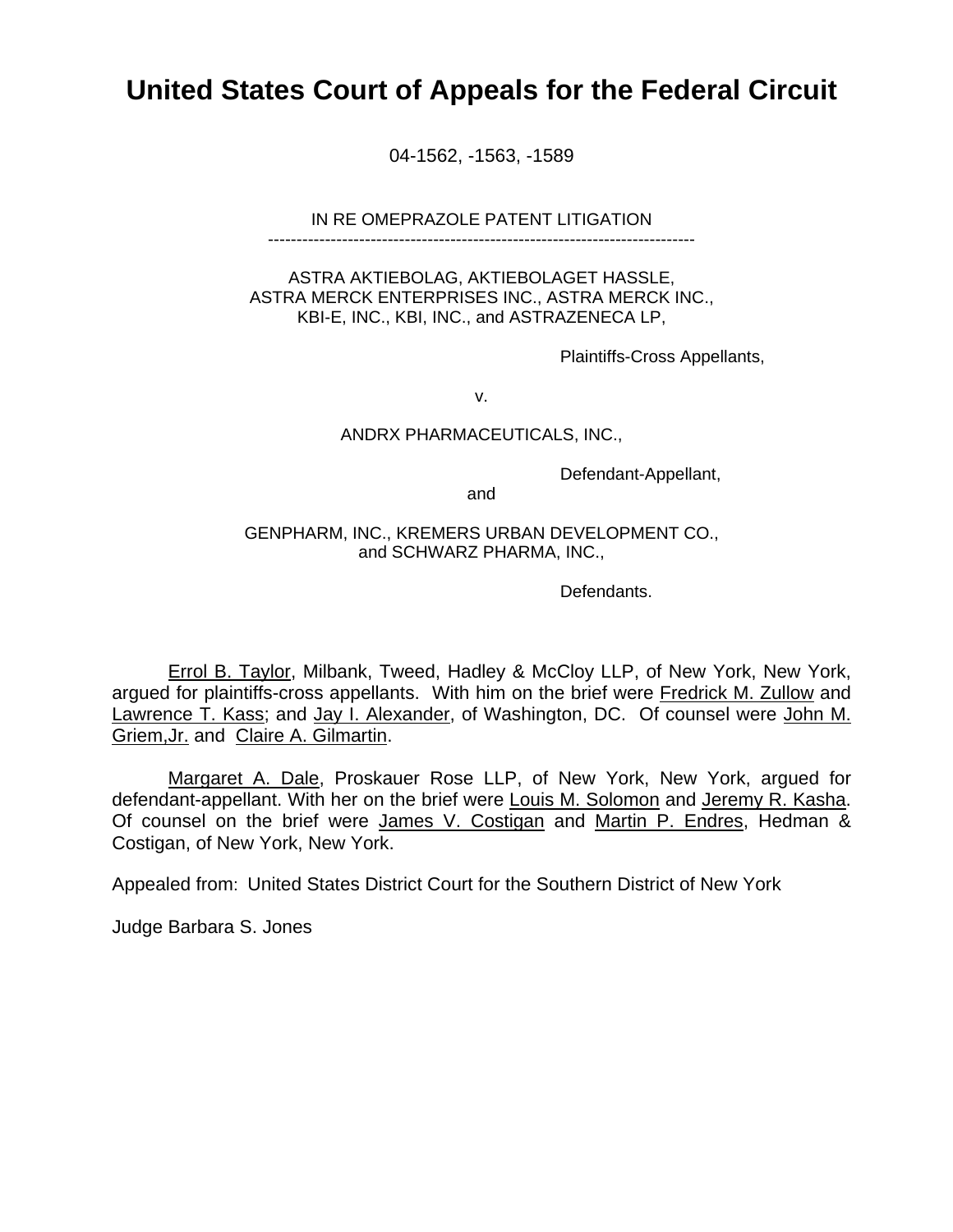# **United States Court of Appeals for the Federal Circuit**

04-1562,-1563,-1589

## IN RE OMEPRAZOLE PATENT LITIGATION

-------------------------------------------------------------------------------------

# ASTRA AKTIEBOLAG, AKTIEBOLAGET HASSLE, ASTRA MERCK ENTERPRISES INC., ASTRA MERCK INC., KBI-E, INC., KBI, INC., and ASTRAZENECA LP,

Plaintiffs-Cross Appellants,

v.

## ANDRX PHARMACEUTICALS, INC.,

Defendant-Appellant,

and

# GENPHARM, INC., KREMERS URBAN DEVELOPMENT CO., and SCHWARZ PHARMA, INC.,

\_\_\_\_\_\_\_\_\_\_\_\_\_\_\_\_\_\_\_\_\_\_\_\_\_\_\_

\_\_\_\_\_\_\_\_\_\_\_\_\_\_\_\_\_\_\_\_\_\_\_\_\_\_\_

Defendants.

DECIDED: April 23, 2007

Before NEWMAN, RADER, and BRYSON, Circuit Judges.

Opinion for the court filed by Circuit Judge RADER. Opinion concurring in part and dissenting in part filed by Circuit Judge NEWMAN.

RADER, Circuit Judge.

Astra Aktiebolag, Aktiebolaget Hässle, Astra Merck Enterprises Inc., Astra Merck

Inc., KBI-E Inc., KBI Inc., Astra Pharmaceuticals L.P., and AstraZeneca L.P.

(collectively Astra) filed patent infringement suits against several pharmaceutical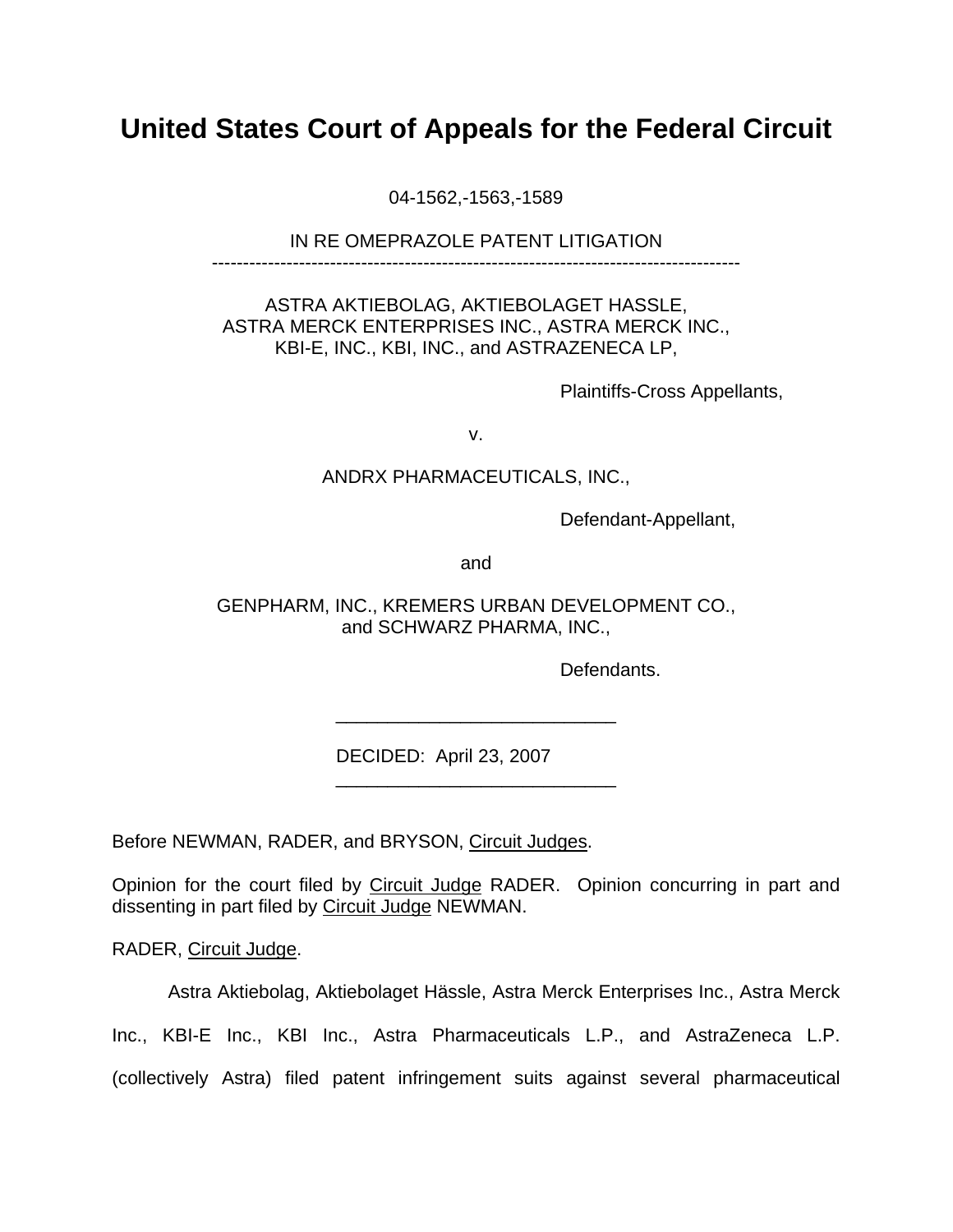companies that were seeking permission from the Food and Drug Administration (FDA) to market generic versions of Prilosec®, Astra's gastric acid inhibiting drug. The United States District Court for the Southern District of New York tried the case in four phases. Following a fifty-two day bench trial, the district court decided in Phases I and III that Andrx's product infringes two of Astra's patents, U.S. Patent Nos. 4,786,505 (the '505 patent) and 4,853,230 (the '230 patent). Astra Aktiebolag v. Andrx Pharm., Inc., 222 F. Supp. 2d 423 (S.D.N.Y. 2002). This court affirmed that judgment. In re Omeprazole Patent Litig., 84 Fed. App'x. 76, 2003 WL 22928641 (Fed. Cir. 2003) (Omeprazole II).

This appeal involves Phases II and IV of the same litigation. The district court entered a final judgment finding that Andrx Pharmaceuticals, Inc. (Andrx) literally infringed claims 1, 2, 3, 7, 9, 16, and 20-21 of Astra Aktiebolag's United States Patent No. 6,013,281 (the '281 patent). The trial court also entered several other judgments about the enforceability of that patent and other Astra patents. In re Omeprazole Patent Litig., M-21-81 (BSJ), MDL Docket No. 1291 (S.D.N.Y. July 15, 2004) (Final Judgment). At the same time, however, the district court also found the asserted claims of Astra's '281 patent anticipated or obvious. Final Judgment, slip op. at 2. Detecting no error of law or fact, this court affirms.

I

Phases I and III of this case produced judgments of patent infringement against Andrx and other defendants. This case, however, involves only the '281 patent and one defendant, Andrx. As set out in the district court's thorough 38-page opinion, Phase II involves infringement and validity of the '281 patent; Phase IV involves Andrx's defenses of inequitable conduct and unclean hands. In re Omeprazole Patent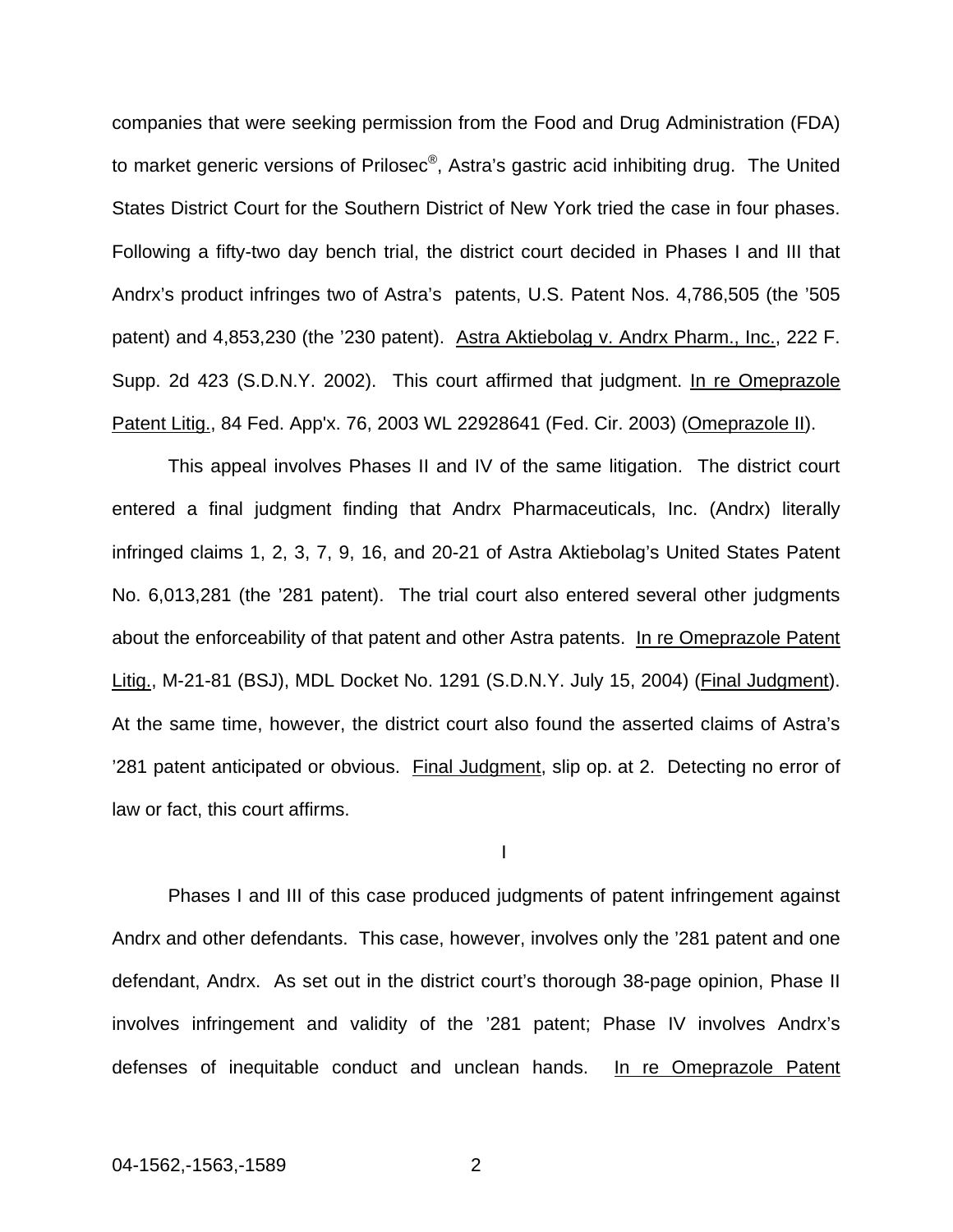Litigation, M-21-81 (BSJ), MDL Docket No. 1291 (S.D.N.Y. May 19, 2004) (Omeprazole III). In addition, unlike the patents that claimed a formulation in Phases I and III, the '281 patent claims only a process.

Omeprazole is the generic name for Prilosec®. Astra Aktiebolag v. Andrx Pharm., Inc., 222 F. Supp. 2d 423, 433 (S.D.N.Y. 2002) (Omeprazole I). Omeprazole inhibits the production of gastric acid through a unique mechanism. Id. at 434. After a complex absorption process, Omeprazole transforms into its active species in the parietal cells (acid-producing cells in the stomach lining) and inhibits acid production. Id. However, omeprazole degrades in acidic and neutral environments. Therefore, it must be protected from contact with gastric juices while traveling to the parietal cells. Omeprazole III, slip op. at 3. Thus, an omeprazole formulation needs a protective enteric coating around the core containing the active alkaline reacting compound (ARC) and a separating layer between that core and the coating. Id.

The '281 patent recites a method for making this pharmaceutical formulation. The pharmaceutical formulation is composed of a core that contains a proton pump inhibitor like omeprazole to decrease gastric acid secretion, a water soluble separating layer, and an enteric coating layer. '281 patent, Abstract. Specifically, the '281 patent recites a process for creating the separating layer by causing an in situ reaction involving the enteric-coating material and the ARC in the core. Omeprazole III, slip op. at 4. The reaction creates a salt form of the enteric-coating polymer between the core and the enteric-coating layer. Id. Thus, the '281 process produces an omeprazole formulation with three distinct layers, but starts with only two of the three layers. Id.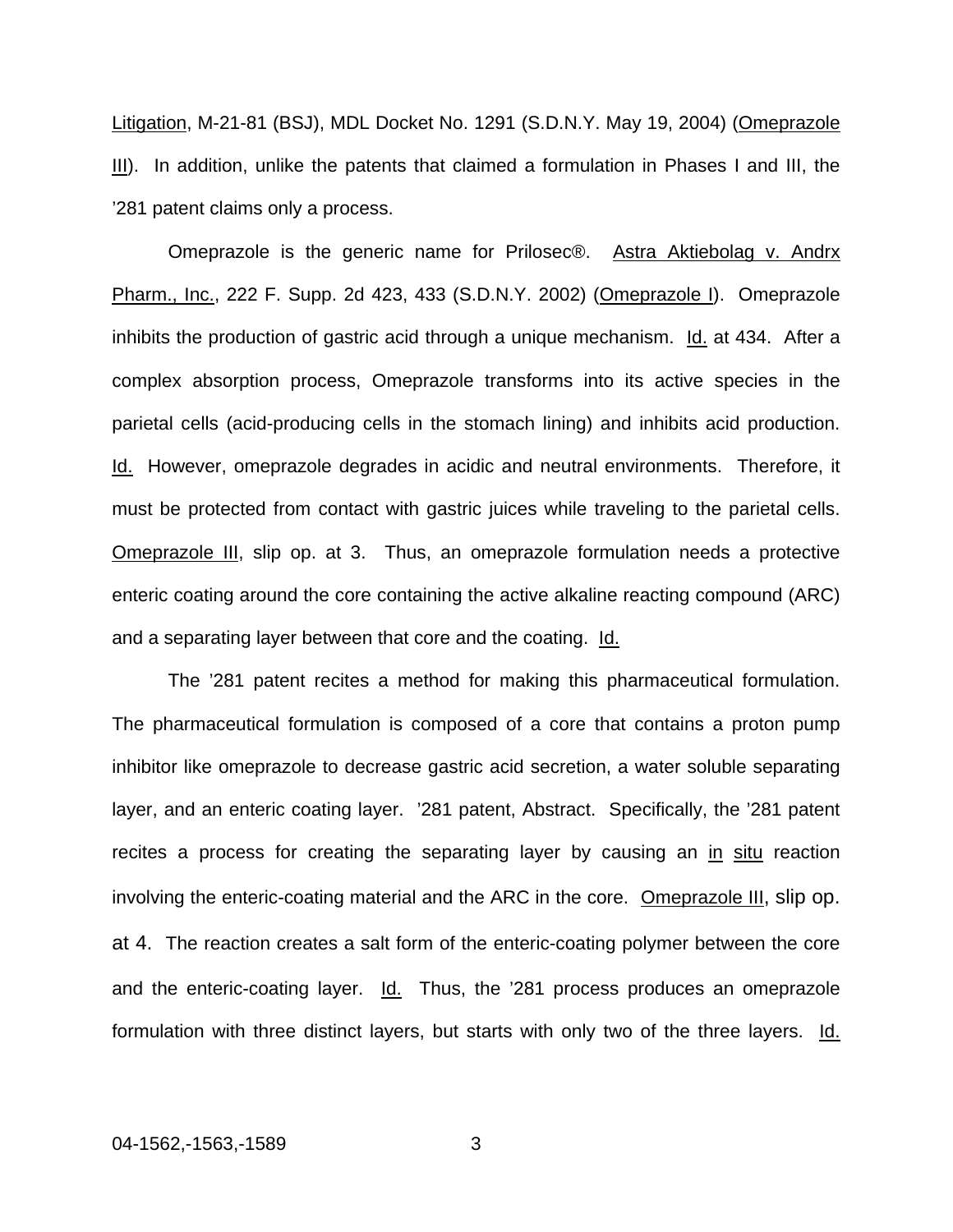This in situ reaction requires a specific ARC concentration in the core. Claim 1, for example, requires more than 0.1 mmol/g dry ingredients in the alkaline-containing core:

 1. A process for preparing an oral pharmaceutical formulation comprising the steps of:

 forming a core material comprising a proton pump inhibitor and at least one alkaline reacting compound [ARC], wherein the concentration of the alkaline reacting compound is about 0.1 mmol/g dry ingredients in the alkaline containing part of the core material, and applying an enteric coating polymer layer so as to surround the core material thereby forming in situ a separating layer as a water soluble salt product between the alkaline compound and the enteric coating polymer.

'281 Patent col.15 l.65 – col.16 l.9. The remaining claims all depend upon claim 1.

Claim 9, which the district court found obvious, recites:

 9. The process according to claim 1, wherein the alkaline reacting compound is an alkaline salt of phosphoric acid, carbonic acid or silicic acid.

'281 Patent col.18 ll.3-5. The '281 process adjusts the variables during the enteric-

coating process to account for the particular enteric coatings. Omeprazole III, slip op. at

4. The '281 patent states that "process parameters such as inlet air temperature, air

flow, atomizer air flow and spraying rate are adjusted with respect to the equipment

used for the process as well as the specific enteric coating polymer(s)." '281 Patent col.

8 ll.51-55. For example, when using hydroxypropyl methylcellulose acetate succinate

LF (HPMCAS LF) for applying the enteric coating to a tablet, in the specification under

"Examples," the patent states:

100 grams of . . . core material . . . was film-coated . . . as described below .... The dispersion was fed with a rate of 3.8 g/min. Inlet air temperature used was was 42 °C[sic] and flow was set to 40  $Nm^3/h$ . Atomizing airflow used was 2.1 Nm $^3$ /h, obtained with a pressure of 1.7 bar.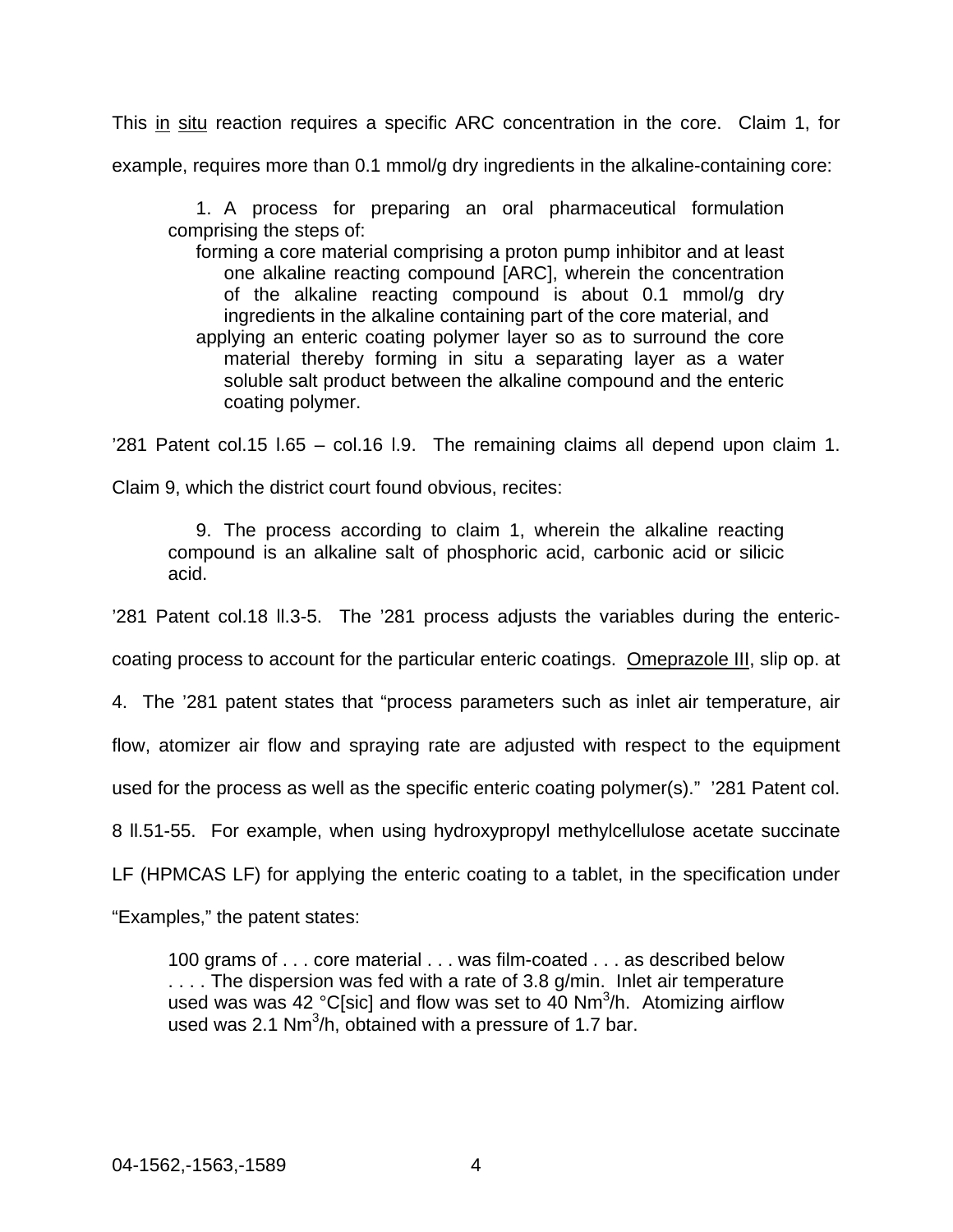'281 Patent col.11 ll.41-65. After enteric coating, the specification also specifies an increase in the inlet air temperature to 60 °C for approximately five minutes. Id.

 The '281 patent issued in the United States on January 11, 2000, with priority back to the February 9, 1995, Swedish application. However, in 1993, before Astra's Swedish filing, a Korean company, the Chong Kun Dan Corporation (CKD), began selling a form of omeprazole under the name "OMP" in Korea. CKD had filed an application (CKD Patent Application) with the Korean Intellectual Property Office (KIPO) for its OMP formulation. The CKD Patent Application became public at KIPO on April 20, 1993. Omeprazole III, slip op. at 2. As a result, Astra questioned CKD about infringement of its Korean process patent for manufacturing omeprazole, a foreign sister to portions of Astra's '505 (Astra's Korean Patent), which issued on November 22, 1988. CKD denied infringement in reliance on its own "unique know-how and . . . patents." CKD's Korean patent publications described compositions with no enteric coating processes. CKD maintained its enteric coating process—its "know how"—as a trade secret.

Astra filed suit in Korea against CKD for infringement. CKD initiated a proceeding in the KIPO, called a "negative confirmation of scope proceeding," seeking an advisory opinion that its process did not infringe Astra's Korean Patents.

 This Korean Litigation and its associated KIPO proceedings turned on whether CKD's OMP product contained a subcoating. CKD relied on its two-step process to avoid Astra's Korean '505 patent. This two-step method -- variously referred to in the documents as "Method A," method "No. (Ga)" or method "(Ka)ho" (collectively Method A) -- did not involve a separate third step to make a sub-coating. CKD's description of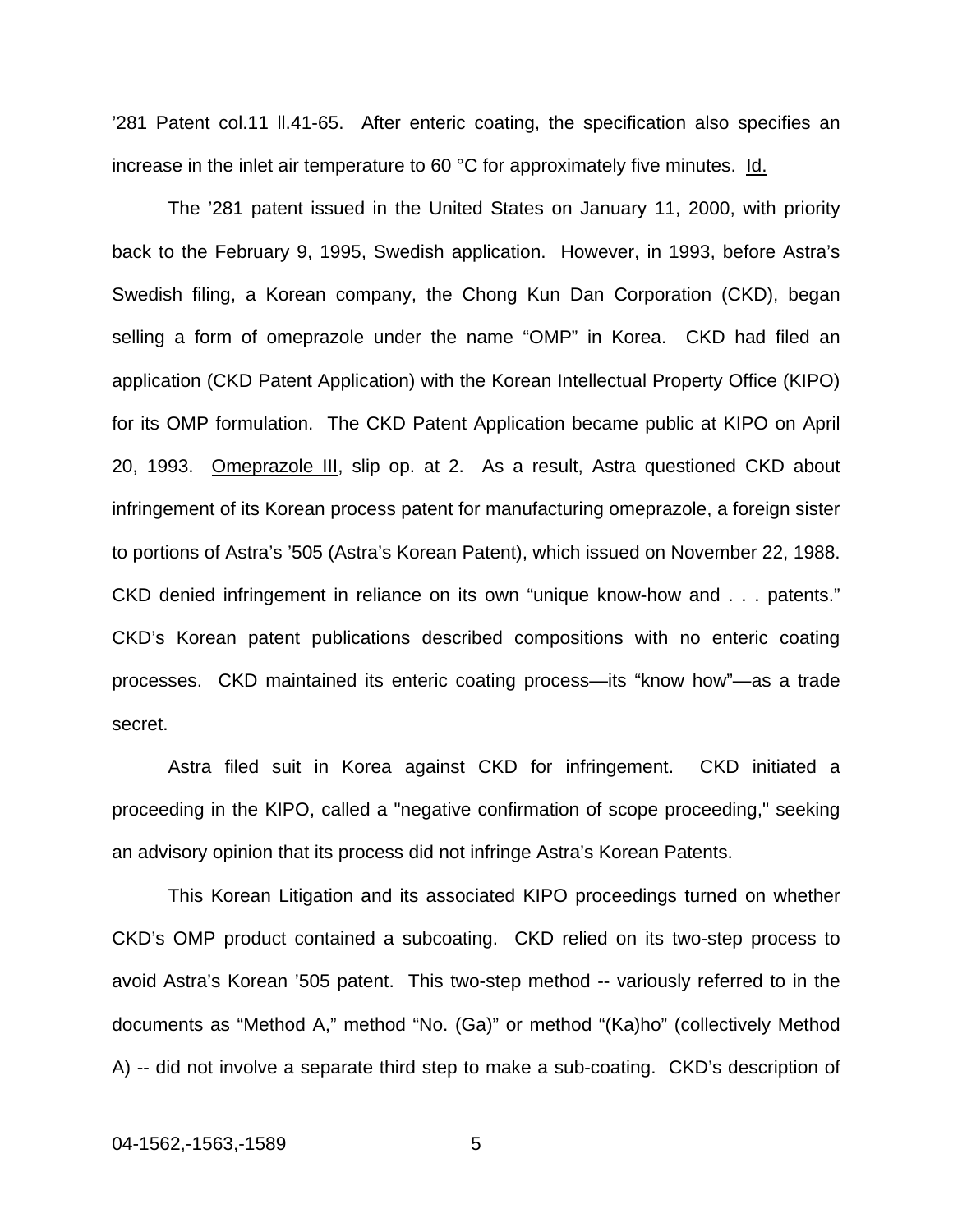Method A included core ingredients (omeprazole, arginine, microcrystalline cellulose, SLS, corn starch and magnesium stearate) and enteric coating ingredients (HPMCAS, ethyl citrate, talc, and sorbitan sesquioleate), but no enteric coating process conditions. Then, in September 1993, CKD submitted a modified list of ingredients for the Method A process, which added the coating agent "HPMC grade 2910," but still provided no enteric coating process conditions. The '505 patent required a separate application of a subcoating. Omeprazole I, 222 F. Supp. 2d at 444-47. To verify CKD's denials of any third sub-coating application step, Astra conducted various experiments on CKD's product. Astra's investigations and testing of CKD's batches MA00200 and MA00400 led Astra to repeatedly conclude that CKD's product in fact contained a subcoating. Thus, the Astra inventors continued to believe that CKD actually applied a conventional separating layer.

Thereafter, in June 1994, two of Astra's '281 patent inventors, Dr. Kurt Lövgren and Johan Lundberg, Ph.D., postulated instead that neutralizing enteric coating materials may produce a reaction in situ. With this new theory and the conflicting CKD information as a backdrop, Drs. Lundberg and Lövgren conceived the idea of forming a separating layer from enteric coating material neutralized by the ARC during the coating process. During their experiments to create an in situ separating layer, Drs. Lundberg and Lövgren did not know CKD's process for its product.

After much experimentation, on December 15, 1994, Dr. Lundberg developed the process conditions for making an in situ separating layer. Using process conditions, which included lower inlet air temperatures than those used during previous failed experiments, the latest experiments revealed that a separating layer would surprisingly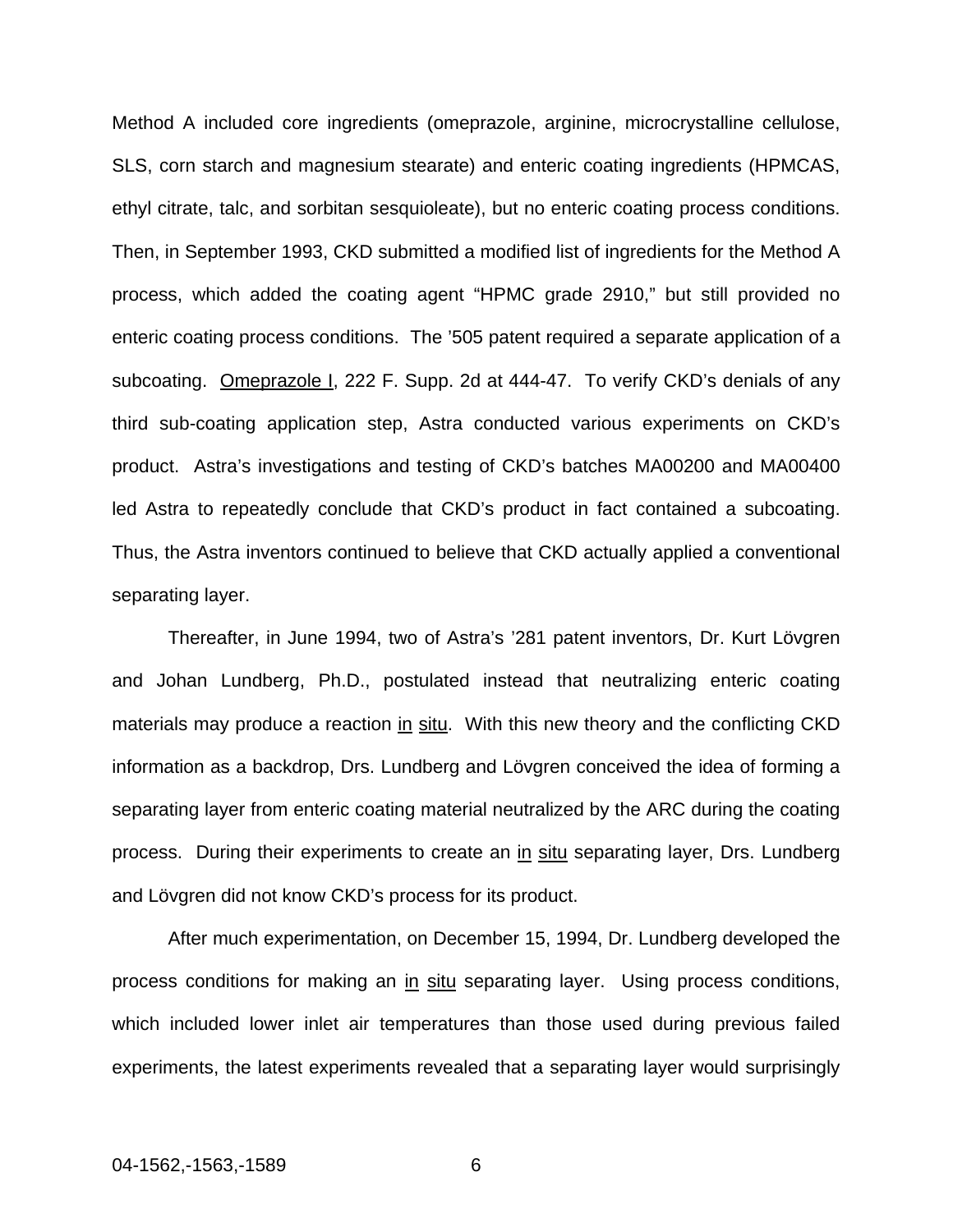form at a lower termperature, 42 °C, than previously used. This work became the foundation of the '281 patent.

Then, on December 21, 1994, for the first time, Dr. Lundberg received the process conditions for making CKD's omeprazole product. CKD's protocol for batch NA01200 required an enteric coating inlet air temperature of 70 °C—a temperature that, in Astra's tests, did not form in situ subcoatings. Testing also showed that batch NA01200 differed from earlier produced CKD products (MA00200 and MA00400). Then, in its December 1994 disclosure, CKD changed its September 1993 protocol. These changes added sorbitan sesquioleate and HPMC to its enteric coating recipe.

Finally, on January 5, 1995, Dr. Lundberg coated tablet cores with ingredients matching CKD's NA01200 batch record, employing his own process conditions, i.e., a processing inlet air temperature of 42 °C, and not the 70 °C temperature required by CKD's protocol. In an "In-House Pharmaceutical Report," Dr. Lundberg reported that all of the in situ separating layers from water-based enteric coatings formed at inlet air temperatures of 42 °C or lower.

On October 6, 1996, Astra Aktiebolag filed United States Application Number 09/413,521 (the '521 application), later issued as the '281 patent. On December 19, 2000, the United States Patent and Trademark Office (PTO) examiner issued an office action rejecting claims 1 through 20 of the application. On March 22, 2001, Astra filed a preliminary amendment to claims 21 through 52. In April, the PTO examiner allowed claims 21 through 52. Then, on July 20, 2001, the applicants submitted a petition to withdraw the '521 application from issuance and to submit an information disclosure statement. With the information disclosure statement, the applicants disclosed five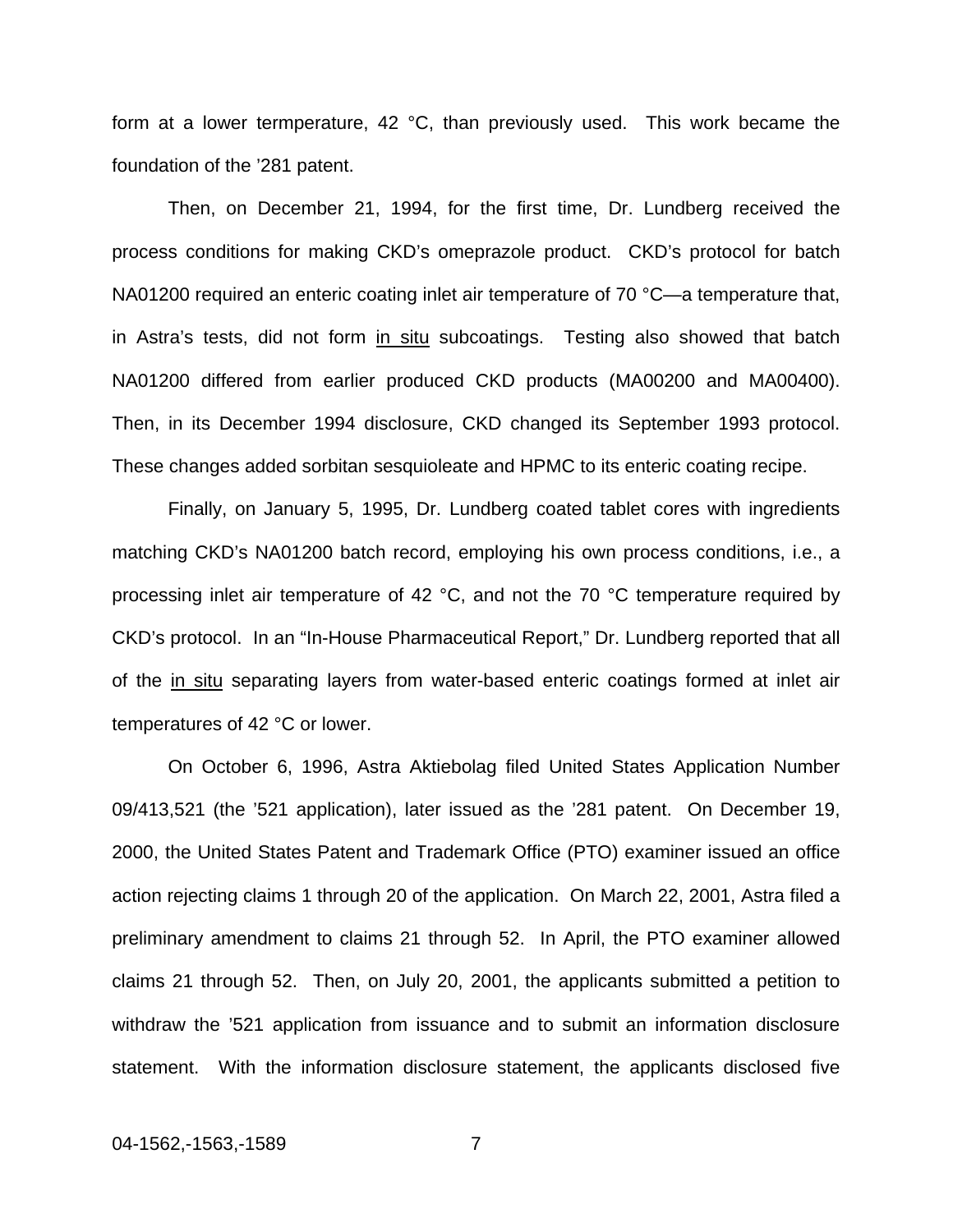documents with descriptions of the Korean proceedings (the Korean Information). After considering the Korean Information in September of 2001, the PTO examiner issued a notice of allowance on September 24, 2001. In the notice of allowance, the PTO examiner indicated that the claims were all patentable over the Korean prior art.

Meanwhile, CKD consistently represented to Astra, the applicant inventors, and the Korean courts that its product did not have, or need, a separating layer because CKD used a large amount of the specialized alkaline compound, arginine. In making this representation, CKD relied on its testing of CKD's batch NA01200 and the report of an outside expert, Dr. Jong-Kuk Kim, who viewed a production run for batch NA01200. The CKD Patent Application purports to disclose an omeprazole formulation whose stability relies on the zwitterionic amino acids (like arginine) in the core. The CKD Patent Application does not disclose any enteric coating process conditions or the basic details concerning enteric coatings. Notably, the CKD Patent Application expressly disavows the presence of a separating layer. CKD told the Korean court that its product also did not have a separating layer.

II

The district court found that Andrx literally infringed Astra's '281 patent. Omeprazole III, slip op. at 14-18. Indeed, Andrx admitted that its process met all but one portion of claim 1 of the '281 patent—the portion requiring in situ formation of a separating layer. Id., slip op. at 12. Regardless, Andrx disagrees with the district court's construction of "a water soluble salt" in claim 1. '281 Patent col.5 ll.42-43.

The infringement analysis proceeds as a two-step process: claim construction, followed by comparison of the claims to the accused device. N. Am. Container, Inc. v.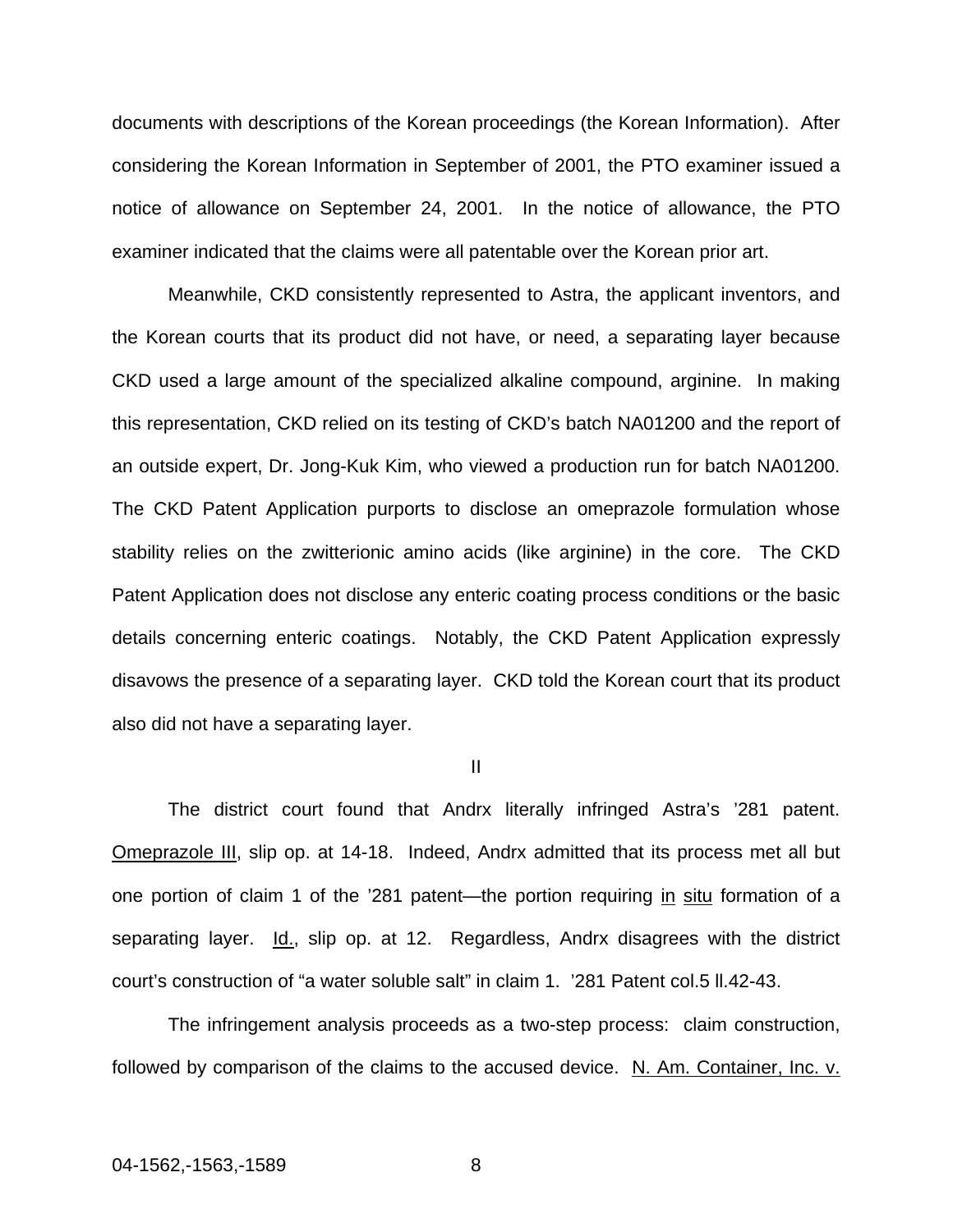Plastipak Packaging, Inc., 415 F.3d 1335, 1344 (Fed. Cir. 2005). This court reviews claim construction without deference, Cybor Corp. v. FAS Tech., Inc., 138 F.3d 1448, 1455 (Fed. Cir. 1998), and infringement for clear error, Power Mosfet Techs., L.L.C. v. Siemens AG, 378 F.3d 1396, 1406 (Fed. Cir. 2004).

Andrx argues that the district court erred in finding that its product infringes the '281 patent because it does not have a water soluble separating layer, but instead a layer composed of "almost 50% talc." According to Andrx, its separating layer with talc is not water soluble, but only disintegrates in water. Andrx asserts that disintegration is not soluble. Indeed, the '505 and '230 patents claim a "subcoating which rapidly dissolves or disintegrates in water" and a "subcoating which is soluble or rapidly disintegrating in water," respectively. Omeprazole I, 222 F. Supp. 2d at 446.

The '281 patent indeed claims "a water soluble salt." '281 Patent col.16 l.8. The district court correctly discerned that this language permits the inclusion of talc. The language of claim 1 does not claim a separating layer that is water soluble. Claim 1 instead recites a salt product that is water soluble. The '281 patent specification, under "Summary of the Invention," describes the separating layer as comprising "a water soluble salt of an enteric coating polymer." '281 Patent col.5 II.42-43 (emphasis added). A sentence later, the patent specification states: "a separating layer comprising a water soluble salt of an enteric coating polymer is obtained." '281 Patent col.5 II.48-49 (emphases added). In addition, example 1 (and 4-7) of the '281 patent employs an enteric-coating layer that contains HPMCAS as well as triethylcitrate, sodium laurylsulphate, and talc. '281 Patent col.8 l.65 - col.9 l.51. Thus, the district court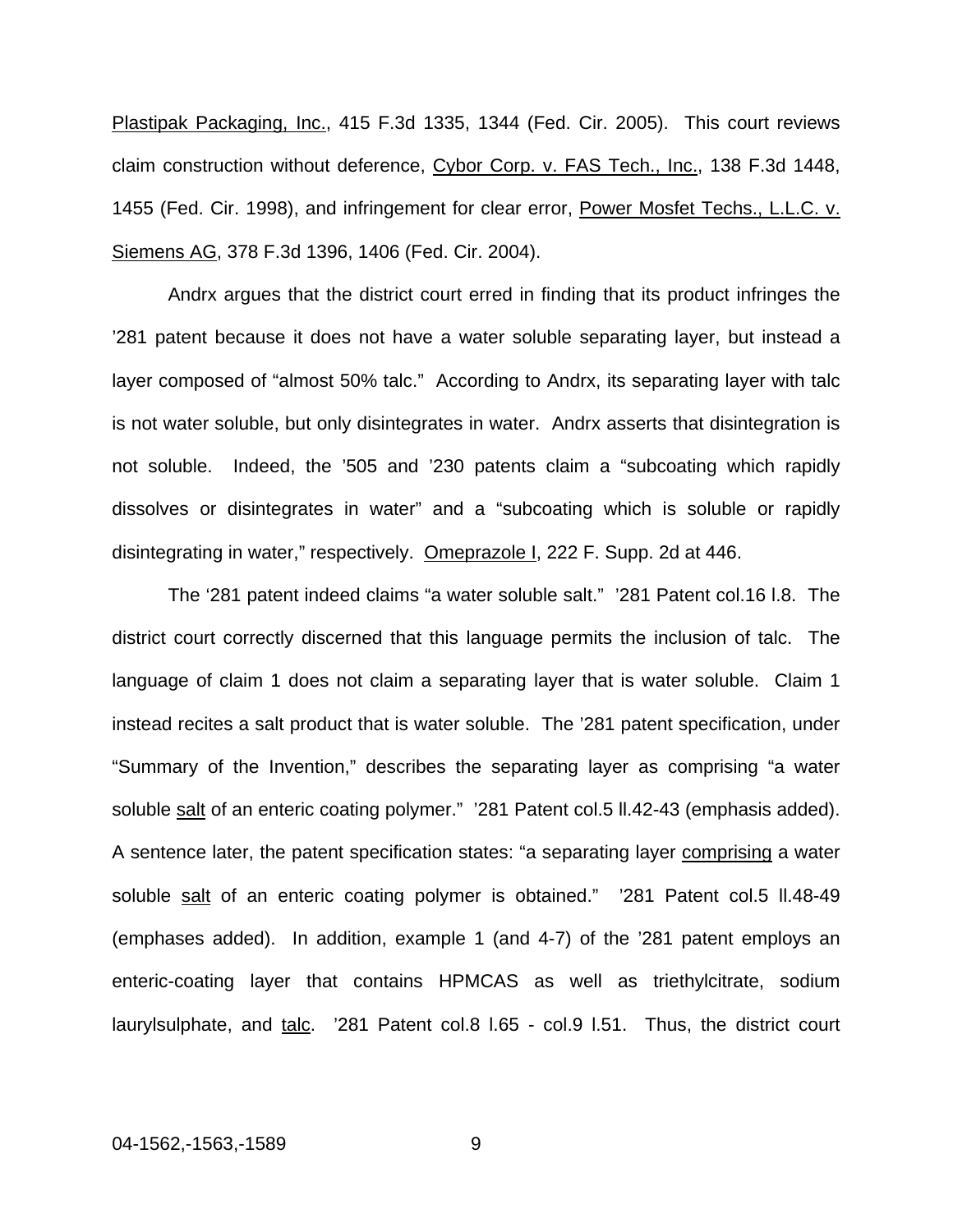correctly interpreted the '281 patent claim to permit inclusion of talc in the separating layer.

The trial court did not err by referring to the Omeprazole I opinion, which covered Phase I, because it pointed to a portion of its opinion that discussed the water solubility of the salt of the enteric coating. In Phase I, the district court found

that the HPMCP-salt layer is film-forming and "soluble or rapidly disintegrating in water" as that phrase is used in the '505 and '230 patent claims . . . [and that] the presence of talc does not affect this court's finding that the HPMCP-salt subcoating is soluble in water—it is expressly listed as an appropriate ingredient in the patents. (citations to record omitted).

222 F. Supp. 2d at 539 (emphasis added). This finding applied correctly to the '281 patent claims that do not require that the entire separating layer be water soluble, but only that the salt product be water soluble. In discussing the entire subcoating, the district court noted that the presence of talc does not affect the solubility of the salt. Id. In addition, the district court found in Phase II, that "[p]ersons skilled in the art would understand that each of those components [such as talc] are also present in the in situ layer generated by the claimed process, as well as in the enteric-coating layer." Omeprazole III, slip op. at 11-12. Indeed, the district court received testimony in Phase II that the contents of the enteric coat would inevitably become a part of the separating layer's salt because it is the result of a reaction between the HPMCP, which converts to a salt, in the enteric coat and the core, which contains an alkaline reacting compound:

Dr. Davies explained that the salt layer is the result of a reaction between the HPMCP in the enteric-coating material and the DHP in the active layer. The talc from the enteric-coating spray remains in the HPMCP-salt layer when the HPMCP converts to the salt. (Davies Tr. 992:16-993:4 ("Talc is placed on the product in the enteric coating layer. It is still present during the formation of the HPMCP salt layer. . . . [The] salt layer [and] the enteric coating layer both contain talc.").)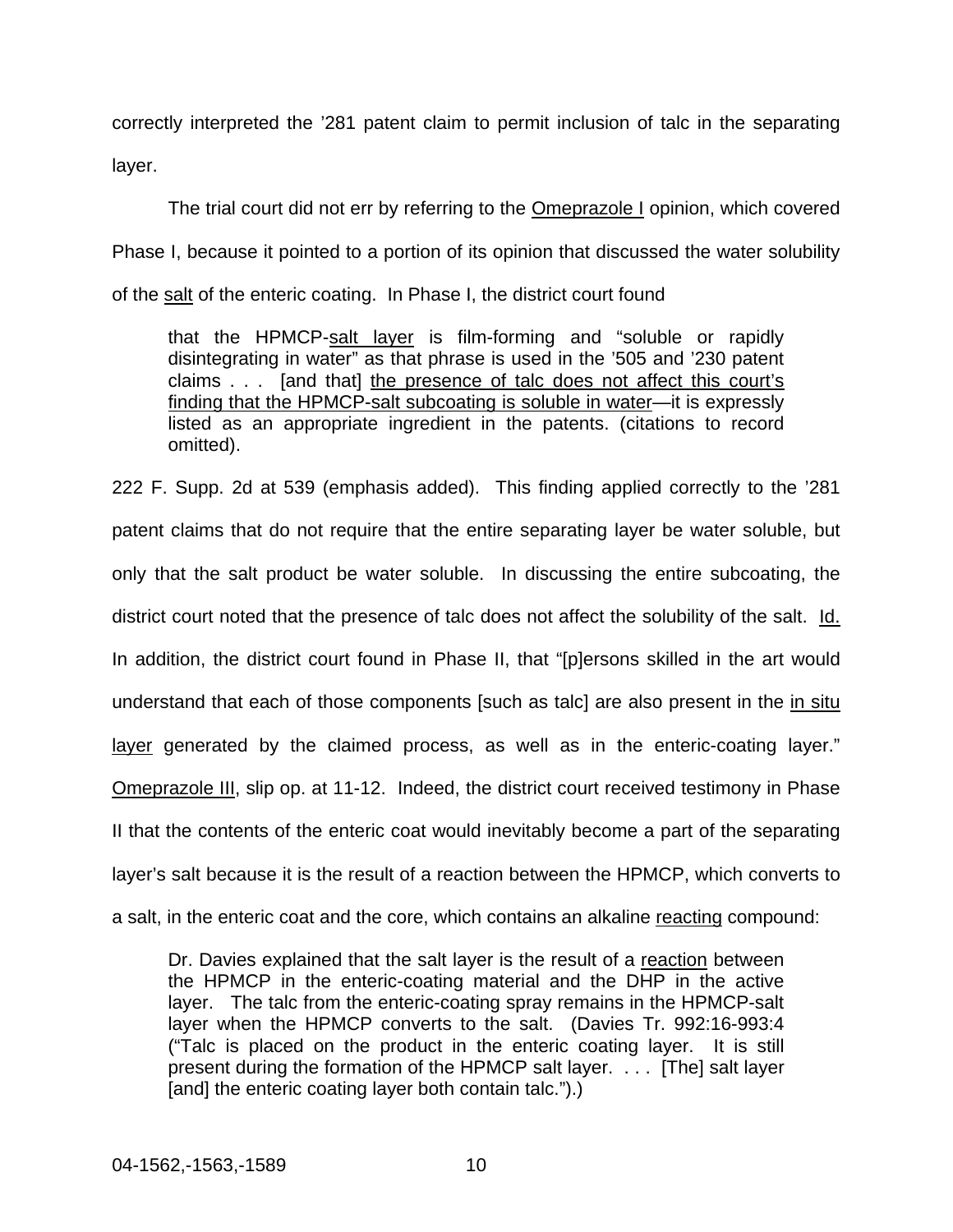Omeprazole I, 222 F. Supp. 2d at 530. Therefore, even though the district court was comparing Andrx's product to the '505 and '230 patent claims, those claims, likewise, recite a water soluble salt product despite the presence of a talc during its formation. In addition, the '281 patent's five preferred embodiments clearly state that they contain talc. As shown in testimony, the talc would still be present in the formation of the separating layer's salt-product. Thus, the district court did not err in its claim construction or its conclusion that Andrx's product infringed the '281 patent.

### III

The district court found that the CKD patent application anticipated claims 1, 2, 3, 7, 16, and 20-21 of the '281 patent. Omeprazole III, slip op. at 2. The CKD patent application became public on April 20, 1993, id., slip op. at 20, and contained all of the elements claimed in the anticipated claims. That application also disclosed the exact proportions of the principal ingredients in the '281 patent's example 1. Omeprazole III, slip op. at 7. The only '281 "limitation" missing from the Korean application is the language "thereby forming in situ a separating layer."

Anticipation requires disclosure of each and every claim limitation in a single prior art reference, either explicitly or inherently. MEHL/Biophile Int'l Corp. v. Milgraum, 192 F.3d 1362, 1365 (Fed. Cir. 1999). An anticipation analysis requires a comparison of the construed claim to the prior art. Helifix, Ltd. v. Blok-Lok, Ltd., 208 F.3d 1339, 1346 (Fed. Cir. 2000).

Astra asserts that the claim limitation, "forming in situ a separating layer," is not found in the CKD Patent Application. Astra also contends that the '281 patent contains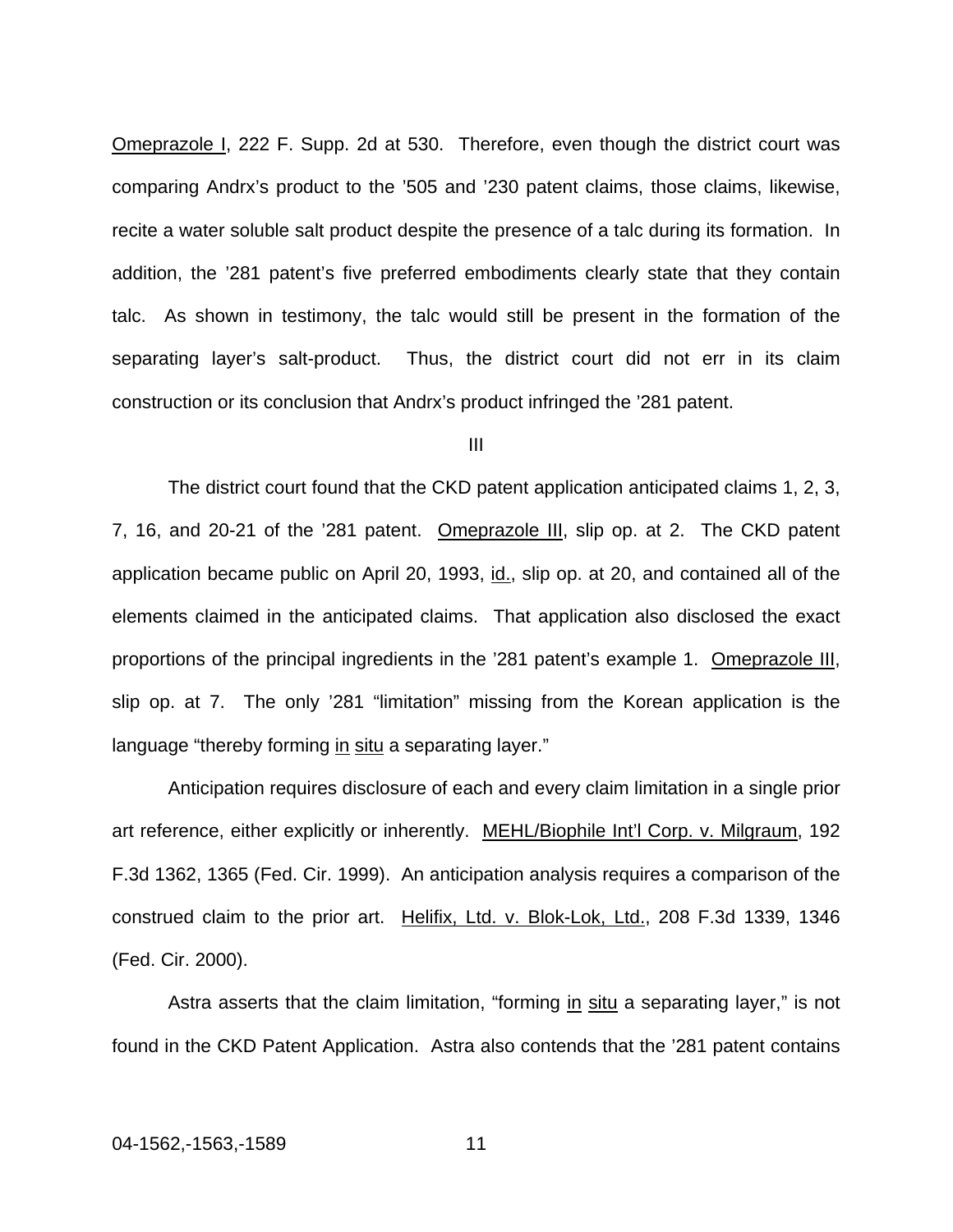an additional limitation requiring performance of the claimed process at a temperature below 42 °C.

At the outset, the asserted 42 °C "limitation" is only an example from the specification. Absent some clear intent to the contrary, this court does not import examples from the specification into the claims. Constant v. Advanced Micro-Devices, Inc., 848 F.2d 1560, 1571 (Fed. Cir. 1988) ("[E]mbodiments and examples appearing in the specification will not generally be read into the claims."). The 42 °C "limitation" does not appear in the claims. Moreover, the specification suggests variable temperatures, not a 42 C° requirement: "The process parameters such as inlet air temperature, air flow . . . are adjusted with respect to the equipment used as well as the specific enteric polymer . . . ." '281 Patent col.8 ll.51-57. Thus, the district court did not err in refusing to read Astra's alleged 42 °C limitation into Claim 1 of the '281 patent.

The "in situ formation of a separating layer" limitation presents a more difficult issue. The CKD patent application does not explicitly recite this feature. Therefore, anticipation turns on whether the CKD application inherently disclosed "in situ" formation. The CKD application disavowed a subcoating and disclosed no process conditions to form a separating layer in situ.

Nonetheless, in finding inherent anticipation, the district court relied on and set out in its opinion the assertions Astra made during the Korean Litigation and KIPO proceedings:

- that the CKD process (Method A) claimed in the CKD Patent Application resulted in the in situ formation of a separating layer in CKD's OMP tablet, Omeprazole III, slip op. at 29;
- that Method A forms a separating layer, even though Method A does not have a separate step of applying the separating layer, id., slip op. at 30;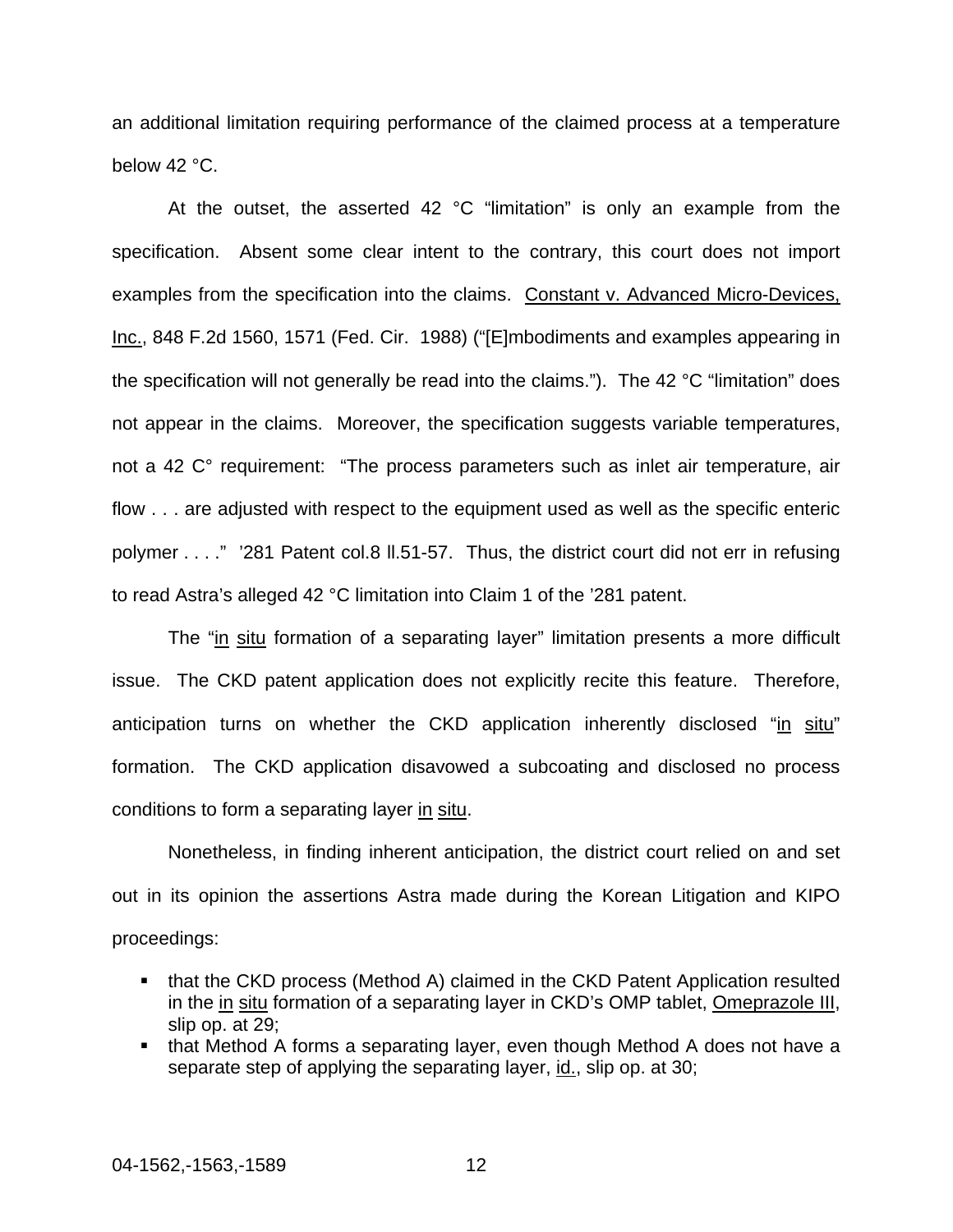- that Method A formed a separating layer and that such formation is inherent in the process of Method A, id., slip op. at 30-31;
	- o "The construction of the inner coating layer formed in Method A is exactly that of the inner coating layer claimed in [the '505 patent]," id., slip op. at 31;
	- o "[u]ltimately Method A contains the inner coating layer process," id.;
	- o "the inner coating layer of the 'OMP tablet' is created instantly at the point of time when the substance of coating the enteric coating is sprayed," id.;
	- o According "to the content of the Expert opinion . . . with the start of the process of the enteric coating of the OMP tablet, HPMCAS, which is an enteric coating substance, instantly reacts with the L-arginine that is in the core and forms a thin membrane, i.e., an inner coating layer," id.;
- Dr. Lövgren contended that the CKD process resulted in the formation of a separating layer, id.;
- C.T. Rhodes, Ph.D., who Astra relied on in the proceedings in Korea against CKD, opined that the CKD product contained an in situ layer, id..

Astra does not deny these statements. Furthermore, as noted by the district court: "If Astra had scientific proof with which to rebut or refute its prior admissions of inherency, it surely would have put on such proof. Astra did not."  $Id.$ , slip op. at 32. Furthermore, Dr. Umesh Banakar, Andrx's expert, testified that if a formulator followed the CKD process as described in the CKD Patent Application, the separating layer would form in situ "each and every time." Id., slip op. at 29. In addition, the district court accorded "little if any weight" to Astra's contrary expert testimony from Dr. Robert Langer's testimony, in part because Astra did not provide Dr. Langer "with any of the submissions (including test results) on which Astra relied in Korea to prove that the formation of a separating layer naturally results from the CKD process." Id. The district court acting as factfinder found credible that evidence of inherent in situ formation, and we find no clear error in that determination. The district court did not settle for proof that in situ formation could result from the CKD process, as is suggested in the dissent; rather, the district court credited evidence that in situ formation does result from the CKD process.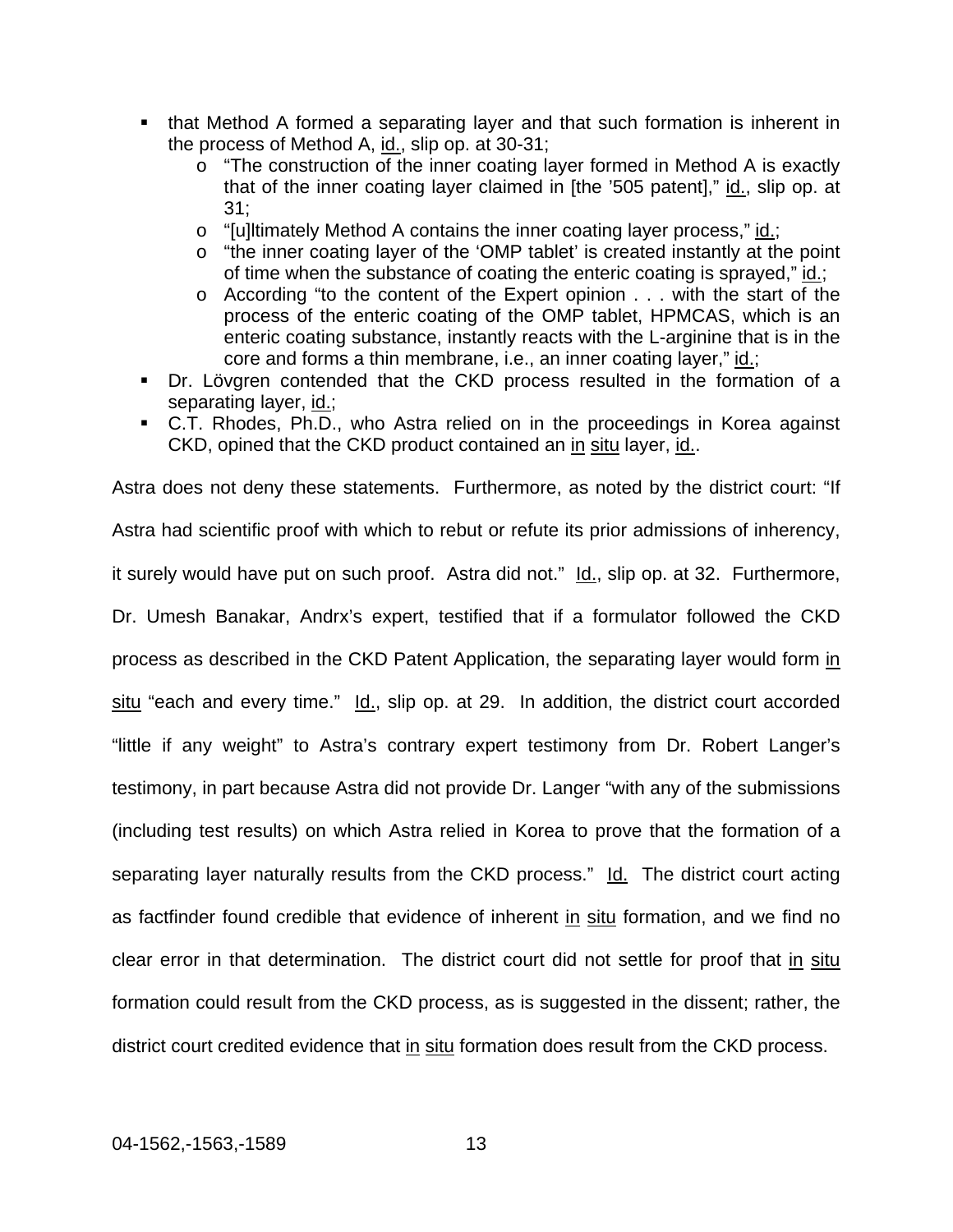As noted, a prior art reference without express reference to a claim limitation may nonetheless anticipate by inherency. See In re Cruciferous Sprout Litig., 301 F.3d 1343, 1349 (Fed. Cir. 2002). Moreover, "[i]nherency is not necessarily coterminous with knowledge of those of ordinary skill in the art. Artisans of ordinary skill may not recognize the inherent characteristics or functioning of the prior art." Id.; Schering Corp. v. Geneva Pharms., 339 F.3d 1373, 1377 (Fed. Cir. 2003) (rejecting the contention that inherent anticipation requires recognition in the prior art). Though Drs. Lövgren and Lundberg may not have recognized that a characteristic of CKD's Method A ingredients, disclosed in the CKD Patent Application, resulted in an in situ formation of a separating layer, the in situ formation was inherent.

The record shows formation of the in situ separating layer in the prior art even though that process was not recognized at the time. The new realization alone does not render that necessary prior art patentable. Id. (citing Atlas Powder, 190 F.3d at 1347) ("[T]he discovery of a previously unappreciated property of a prior art composition, or of a scientific explanation for the prior art's function, does not render the old composition patentably new to the discoverer."); Bristol-Myers Squibb Co. v. Ben Venue Labs., Inc., 246 F.3d 1368, 1376 (Fed. Cir. 2001) (explaining that newly discovered results of known processes are not patentable because those results are inherent in the known processes); Verdegaal Bros., Inc. v. Union Oil & Co. of Cal., 814 F.2d 628, 633 (Fed. Cir. 1987) (holding that the recognition of a new aspect of a known process is not a patentable invention of a novel process). Despite CKD's denials, Drs. Lövgren and Lundberg realized and explained that CKD's OMP tablet's formation of a separating layer was a natural result flowing from the combination of certain ingredients listed in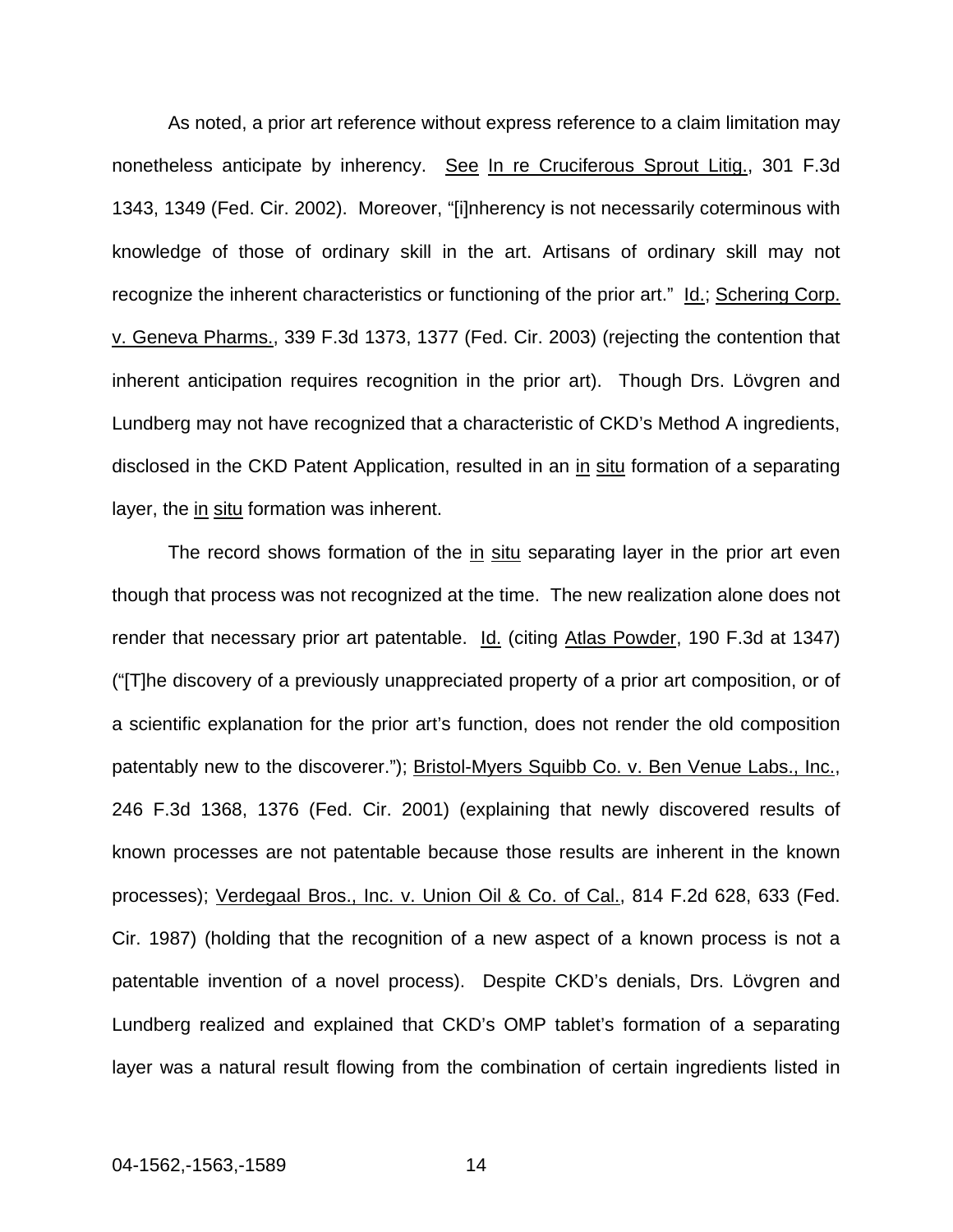Method A. That explanation, however, does not make that prior art patentable. The ingredients and protocols CKD gave to the KIPO and Astra in 1993 and 1994 necessarily resulted in in situ formation of a separating layer. Thus, the trial court correctly found inherent anticipation.

IV

 Claim 9 of the '281 patent is dependent on claim 1. Claim 9 claims the ARC as an alkaline salt of phosphoric acid, carbonic acid, or silicic acid. The district court found that, in light of the CKD Patent Application, it would have been obvious to a person of ordinary skill in the art to substitute the alkaline salts called for by claim 9 of the '281 patent for the arginine disclosed in the CKD Application. In other words, the district court concluded that it would have been obvious to substitute one ARC for another. Omeprazole III, slip op. at 35. Obviousness under 35 U.S.C. § 103 is a legal conclusion based on underlying factual determinations. Medichem, S.A. v. Rolabo, S.L., 437 F.3d 1157, 1164 (Fed. Cir. 2006).

 CKD's patent application coats a core containing an amino acid or an alkali salt of omeprazole as the "basic part" or "alkali reaction component." Id. The district court (and the Korean Appellate Court) found that the CKD application lists arginine as the "basic part" of the core and, alternatively, L-arginine as "an alkali substance." Id. at 35; (Korean) Appellate Trial Court Decision at 3, In Re Omeprazole Patent Litig., Appeal Nos. 04-1562, 04-1563, 04-1589 (Fed. Cir. Aug. 13, 2004). Before the appellate court in Korea, Astra conceded that "L-arginine is generally known as an alkaline reactive compound." Id., Astra's Supplement of the Reasons for the Request for Appeal (to Korean Appellate Court), at 8. Astra also acknowledged that its patented invention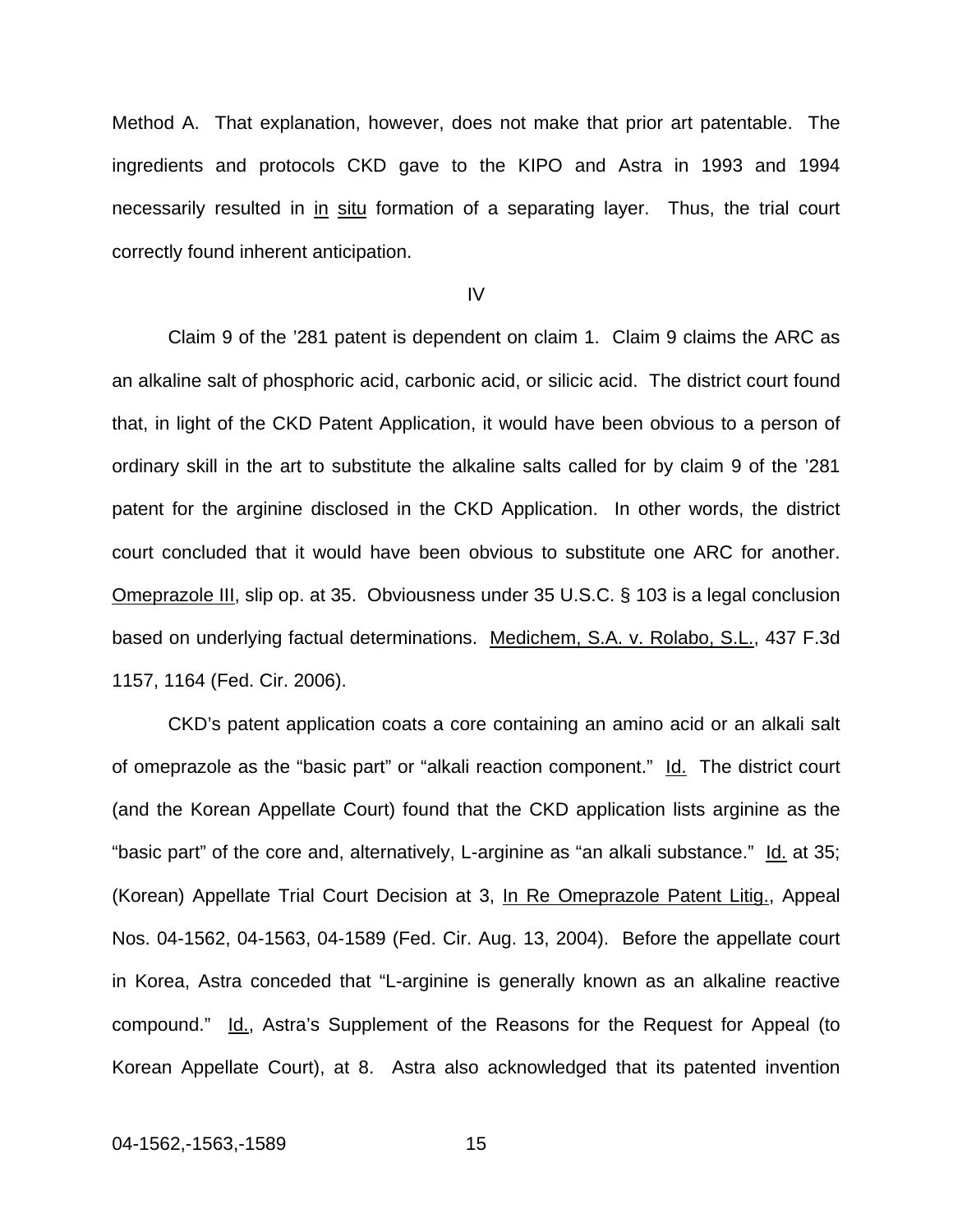could easily "substitute alkaline reactive compounds [for the] L-arginine in Method A." Id. at 7-8.

The record shows that Dr. Banakar testified that it would have been obvious to a person of ordinary skill in the art of pharmaceutical formulation to replace the arginine in the CKD application with an alkaline salt of phosphoric acid, carbonic acid, or silicic acid. As Dr. Banakar noted, all such substances are ARCs that can stabilize omeprazole. Omeprazole III, slip op. at 36. The district court noted that "Dr. Banakar's testimony is corroborated by Astra's own admissions that arginine is 'just like' other ARCs and 'it is easy to substitute' arginine for another ARC." Id.

Astra countered that these statements in the Korean proceedings "addressed whether arginine can function as an ARC stabilizing agent in the context of the Korean '505 sister patent - not the '281 patent at issue." However, Astra still admitted that an ARC could easily replace CKD's L-arginine. Therefore, this court finds no clear error in the district court's factual findings and no error in its conclusion that it would have been obvious to one skilled in the art to substitute one ARC for another. Therefore, claim 9 of the '281 patent would have been obvious at the time of invention.

V

Andrx argues the district court erred in declining to find the '281 patent unenforceable through inequitable conduct and fraud on the PTO and in denying its claim for attorney fees under 35 U.S.C. § 285. Andrx also states in its brief that it "is entitled to a ruling on its counterclaims" and that "the district court must rule on the inequitable conduct and fraud claims for the determination of attorney fees under 35 U.S.C. § 285." Appellant's Br. at 51. The district court did not entertain Andrx's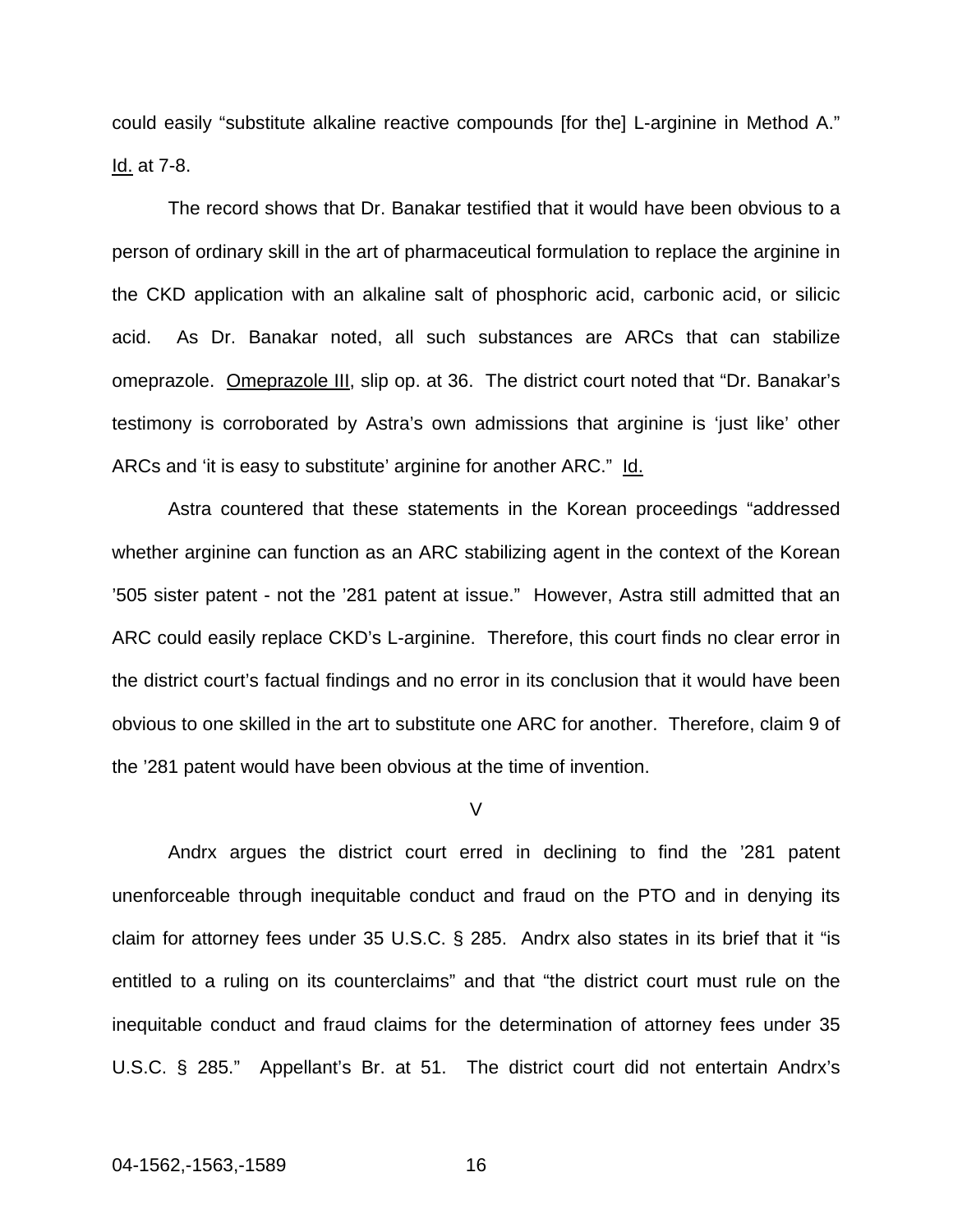inequitable conduct and fraud defenses because it considered them "mooted by [its] rulings that each of the asserted claims of the '281 patent is invalid." Omeprazole III, slip op. at 37. The district court did consider Andrx's "unclean hands" argument, but found no evidence to support a finding of "unclean hands." Id., slip op. at 39. This court reviews an ultimate inequitable conduct determination for abuse of discretion and the underlying determinations including materiality and intent under the clearly erroneous standard. Molins PLC v. Textron, Inc., 48 F.3d 1172, 1178 (Fed. Cir. 1995). Andrx bears the burden of proving by clear and convincing evidence that Astra acted with unclean hands. See generally 6 Donald S. Chisum, Chisum on Patents: A Treatise on the Law of Patentability, Validity, and Infringement § 19.03[5] (2001).

Andrx's "unclean hands," fraud, and inequitable conduct arguments were much more limited before the district court than as presented to this court. Before the district court, Andrx raised an "inventors' oath" argument claiming that the '281 inventors were not truly the inventors of the process claimed in the '281 patent. On inequitable conduct during prosecution of the '505 and '230 patents, the district court stated:

After a complete review of the hundreds of pages of proposed findings of fact and conclusions of law submitted by Andrx in support of its unclean hands theory, the court is utterly unpersuaded.

Omeprazole III, slip op. at 37-38. As evidence of unclean hands, Andrx asserted "(1) delay of trial; (2) affirmative use of tainted evidence; and (3) withholding significant documents until after the Phase I and II trials were completed." Id., slip op. at 37. The district court attributed delay equally to Andrx and Astra. Furthermore, the trial court noted that Andrx, not Astra, requested that the '281 patent be tried with the '505 and '230 patents. Id., slip op. at 38. Now before this court, Andrx hopes to arque that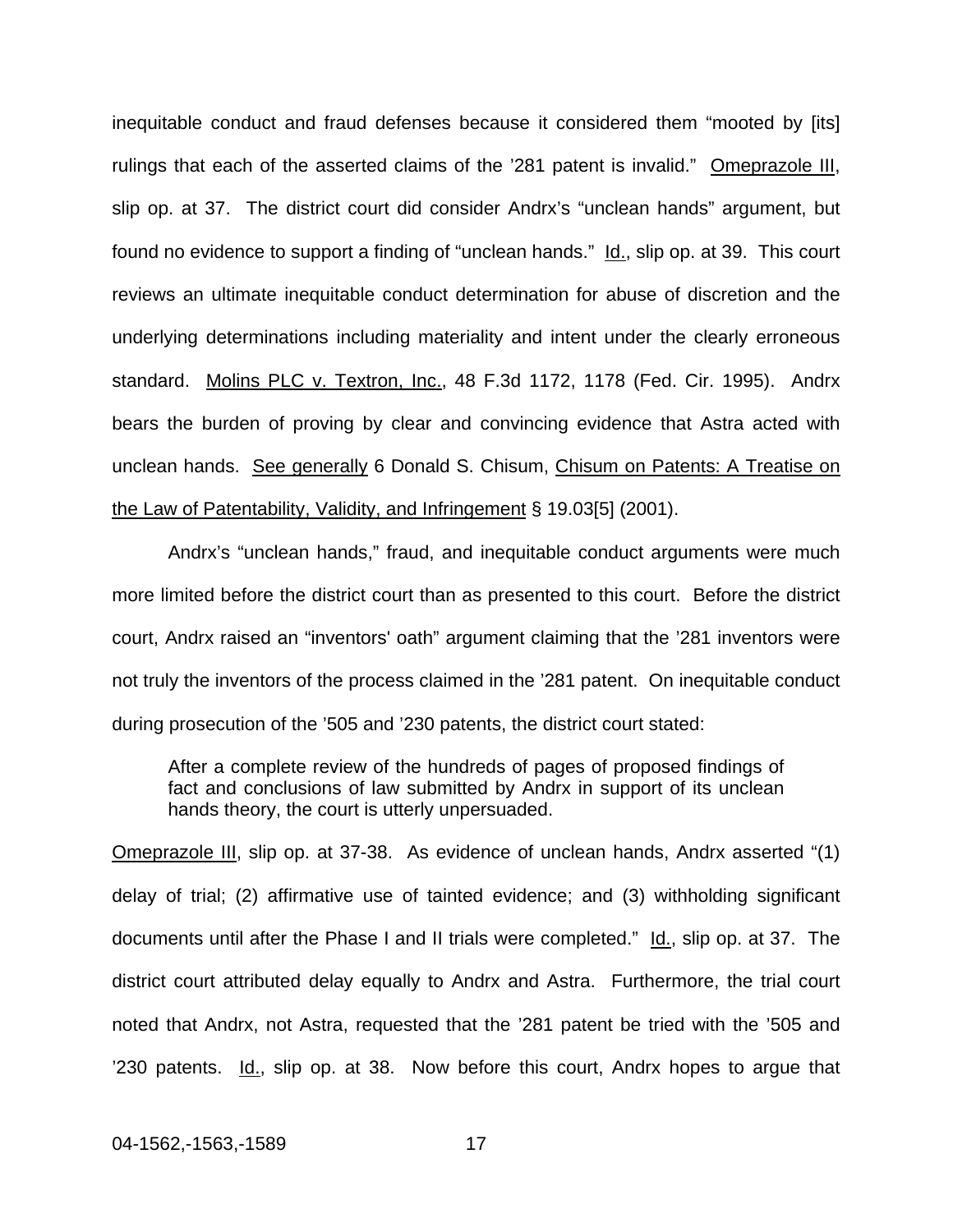Astra's inventors misrepresented facts to the PTO and deliberately failed to disclose the Korean Litigation and KIPO proceedings to the PTO. This court need not reach issues Andrx did not raise properly in proposed post-trial findings before the District Court. Viskase Corp. v. Am. Nat'l Can Co., 261 F.3d 1316, 1326 (Fed. Cir. 2001).

The district court stated that it would "not make detailed findings concerning Andrx's additional defenses pertaining to the '281 patent, which are mooted by this court's rulings that each of the asserted claims of the '281 patent is invalid." Omeprazole III, slip op. at 37. The inequitable conduct claim was not technically moot, because it would have rendered the entire '281 patent unenforceable, rather than just the claims that were held invalid. Nonetheless, the court's ruling on mootness did not prejudice Andrx, because the record contains no support for Andrx's argument that the '281 patent inventors' conduct before the PTO constituted inequitable conduct. Instead, the inventors disclosed the Korean litigation and KIPO proceedings. The PTO examiner had the benefit of this information before allowance of the patent. Furthermore, the record shows that CKD consistently represented to the '281 patent inventors that their omeprazole product did not have a separating layer. Thus, those inventors had every reason to believe that they had invented the process disclosed in the '281 patent. As a result, nothing in the record would support a finding that the inventors engaged in inequitable conduct. The district court did not err or abuse its discretion in finding that Andrx did not show fraud, "unclean hands," or inequitable conduct. Without a finding of inequitable conduct in the first instance, Andrx cannot possibly prevail with its new contentions of "infectious unenforceability" against all patents in suit, including the '230 and the '505 (which were held valid and infringed).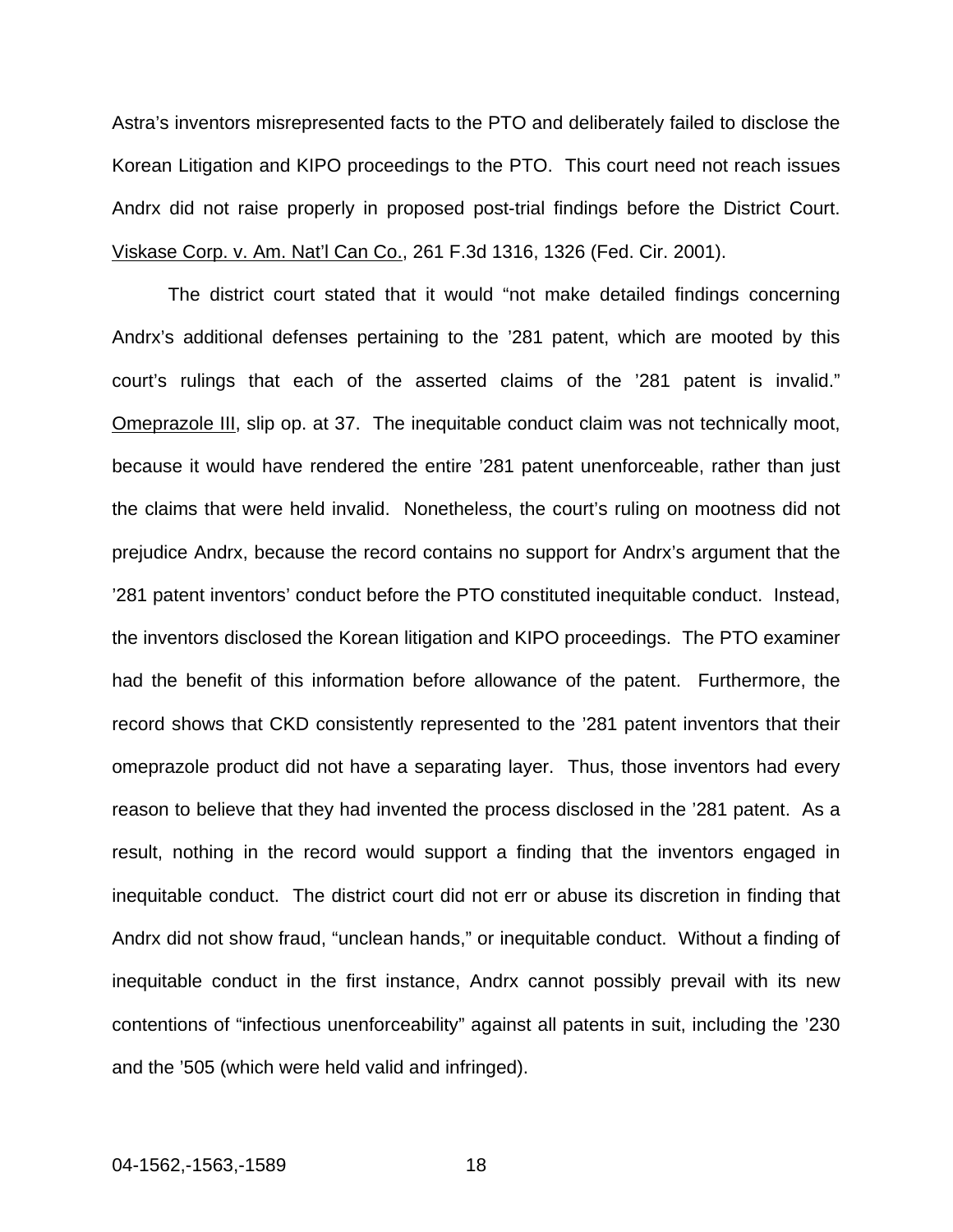Lastly, in August 2004, after it issued its opinion on the two phases on appeal here, the district court found Astra, not Andrx, the "prevailing party." In re Omeprazole Patent Litigation, M-21-81 (BSJ), MDL Docket No. 1291 (S.D.N.Y. August 8, 2004) (Costs Order). In the words of the trial court, "Astra is the prevailing party because its successes on its affirmative claims far outweigh any gains Defendants made on their counterclaims." Costs Order, slip op. at 3.

This court reviews a denial of attorney fees under 35 U.S.C. § 285 for an abuse of discretion; however, this court reviews the factual determination of whether a case is exceptional under § 285 for clear error. Q-Pharma, Inc. v. Andrew Jergens Co., 360 F.3d 1295, 1299 (Fed. Cir. 2004) In addition, this court reviews the meaning of the term "prevailing party" without deference. Inland Steel Co. v. LTV Steel Corp., 364 F.3d 1318, 1320 (Fed. Cir. 2004) (citing Waner v. Ford Motor Co., 331 F.3d 851, 857 (Fed. Cir. 2003) ("We review de novo whether the district court applied the proper legal standard under 35 U.S.C. § 285, and we review the court's factual findings, including whether the case is exceptional, for clear error.")).

In Phases I and III of this litigation, the district court found most of the asserted claims infringed: (1) Defendant Genpharm, Inc. (Genpharm) literally infringed claims 1, 5, 6, 8, 9, 10, 12, and 14 of the '505 patent; (2) Genpharm literally infringed claims 1, 6, 7, 10, 11, 12, and 13 of the '230 patent; (3) three other defendants, referred to collectively as "Cheminor," literally infringed claims 1, 5, 10, and 14 of the '505 patent; (4) Cheminor literally infringed claims 1, 6, 12, and 13 of the '230 patent; (5) Andrx literally infringed claims 1, 5, 6, 8, and 10 of the '505 patent; (6) Andrx literally infringed claims 1, 6, 7, 10, and 13 of the '230 patent. Omeprazole I, 222 F. Supp. 2d at 432-33.

04-1562,-1563,-1589 19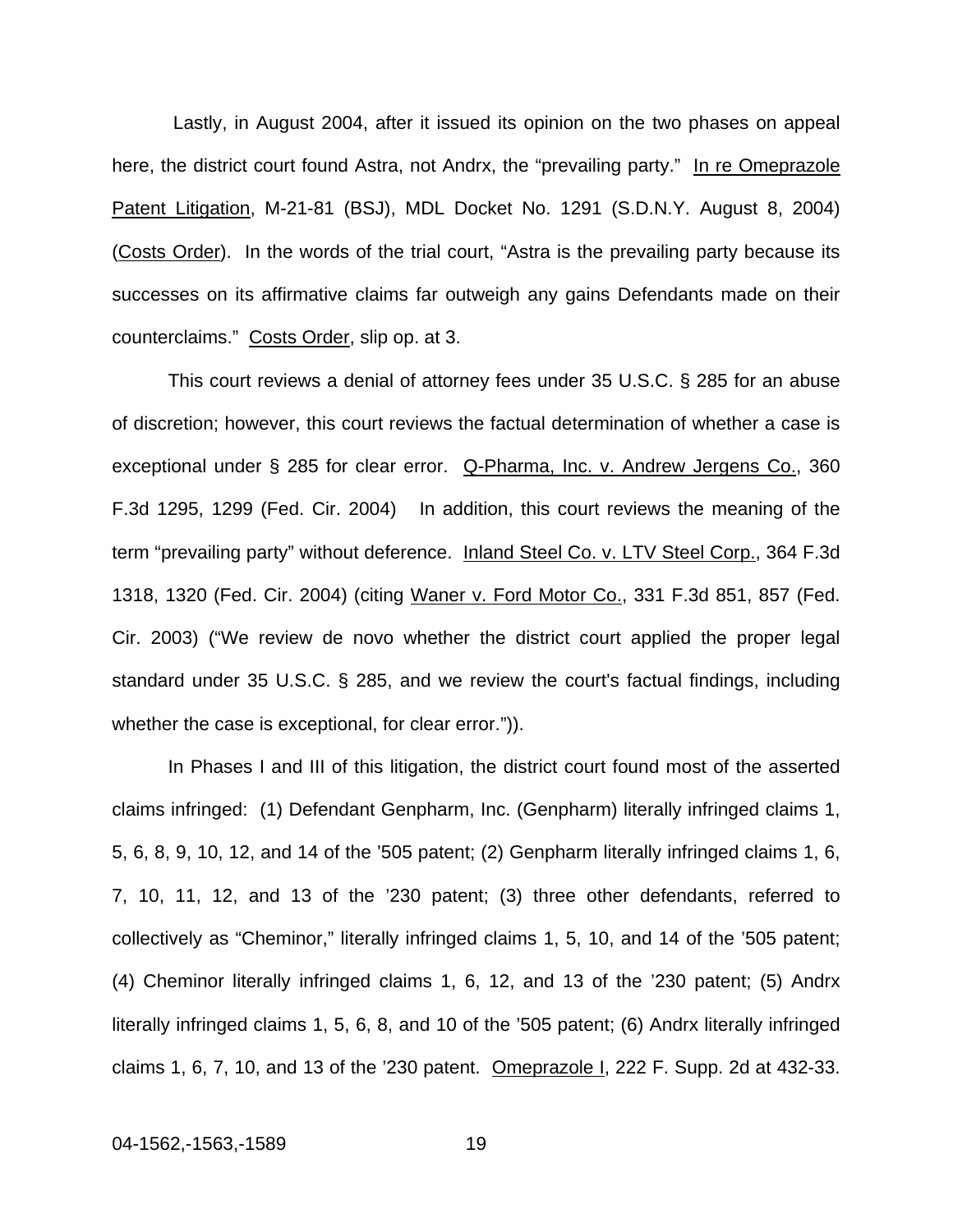The district court entered an injunction prohibiting all defendants from marketing their generic omeprazole product through 2007. Costs Order, slip op. at 3. Also, though the district court also found claim 1 of United States Patent No. 5,093,342 (the '342 patent) invalid as anticipated, it found the asserted claims of the '505 and '230 patents not invalid. 222 F. Supp. 2d at 433. The district court found that "the *H. pylori* ['342] patent . . . of much less significance than the formulation ['505 and '230] patents." Costs Order, slip op. at 5. Moreover, in Phases II and IV, the district court also found that Andrx literally infringed claims 1, 2, 3, 7, 9, 16, and 20-21 of the '281 patent. Final Judgment, slip op. at 1. Therefore, this court finds no clear error in the district court's conclusion that this case was not exceptional, and finds no error in the district court's conclusion that Astra was the prevailing party. The district court properly applied the proper standards. Because section 285 allows an award of attorney fees only to the "prevailing party," the district court's conclusion that Andrx cannot recover attorney fees is not an abuse of discretion.

#### VI

In conclusion, this court affirms the district court's judgment finding that Andrx literally infringed claims 1, 2, 3, 7, 9, 16, and 20-21 of Astra's '281 patent, but that claims 1, 2, 3, 7, 16, and 20-21 of the '281 patent are anticipated and that claim 9 of the '281 patent is obvious. This court also affirms the district court's conclusion that Andrx's counterclaims were mooted, that there was no inequitable conduct, fraud, or unclean hands in Astra's prosecution of the '281 patent, and that Astra's '505 and '230 patents are not unenforceable through "infectious unenforceability."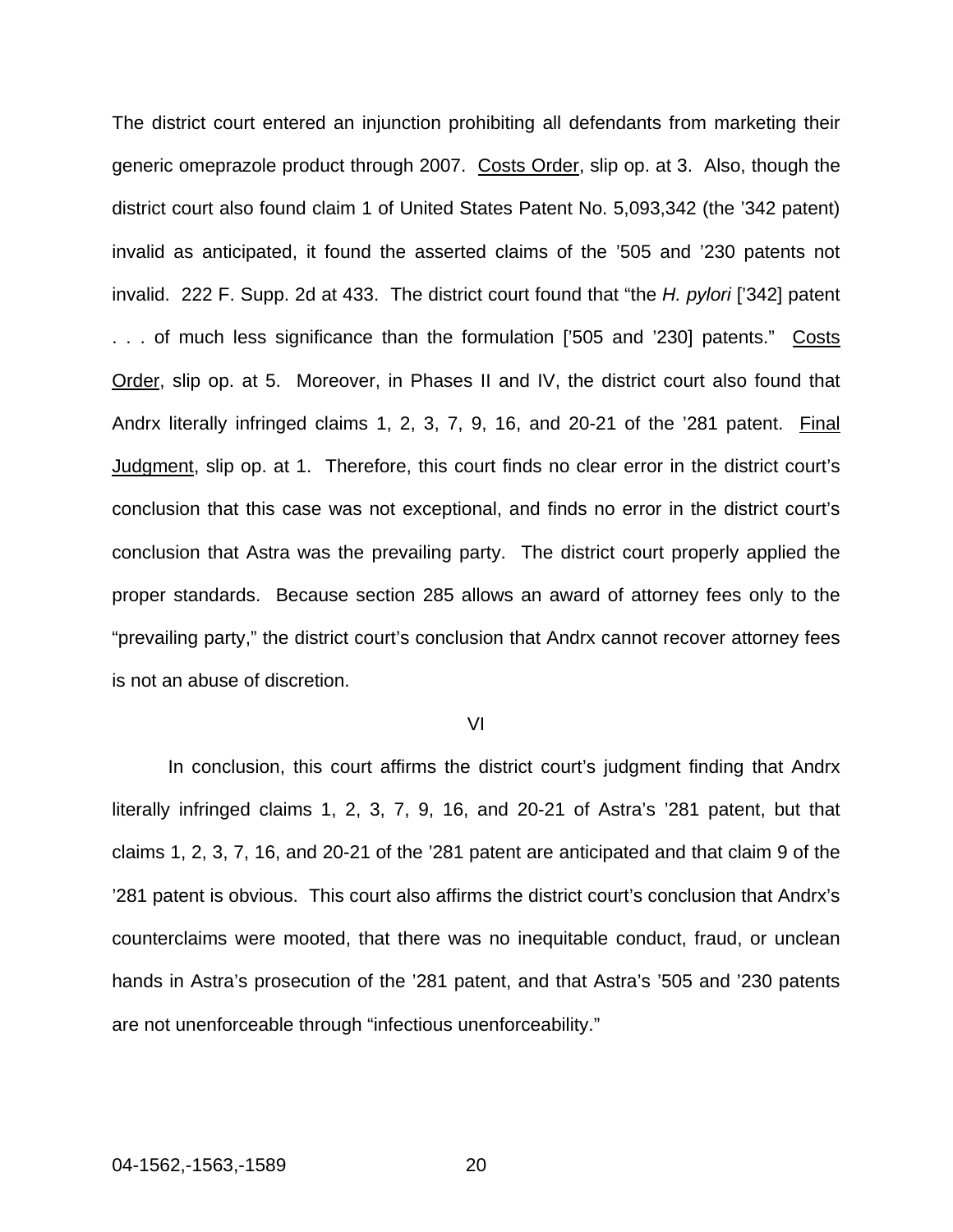# **COSTS**

Each party shall bear its own costs.

# AFFIRMED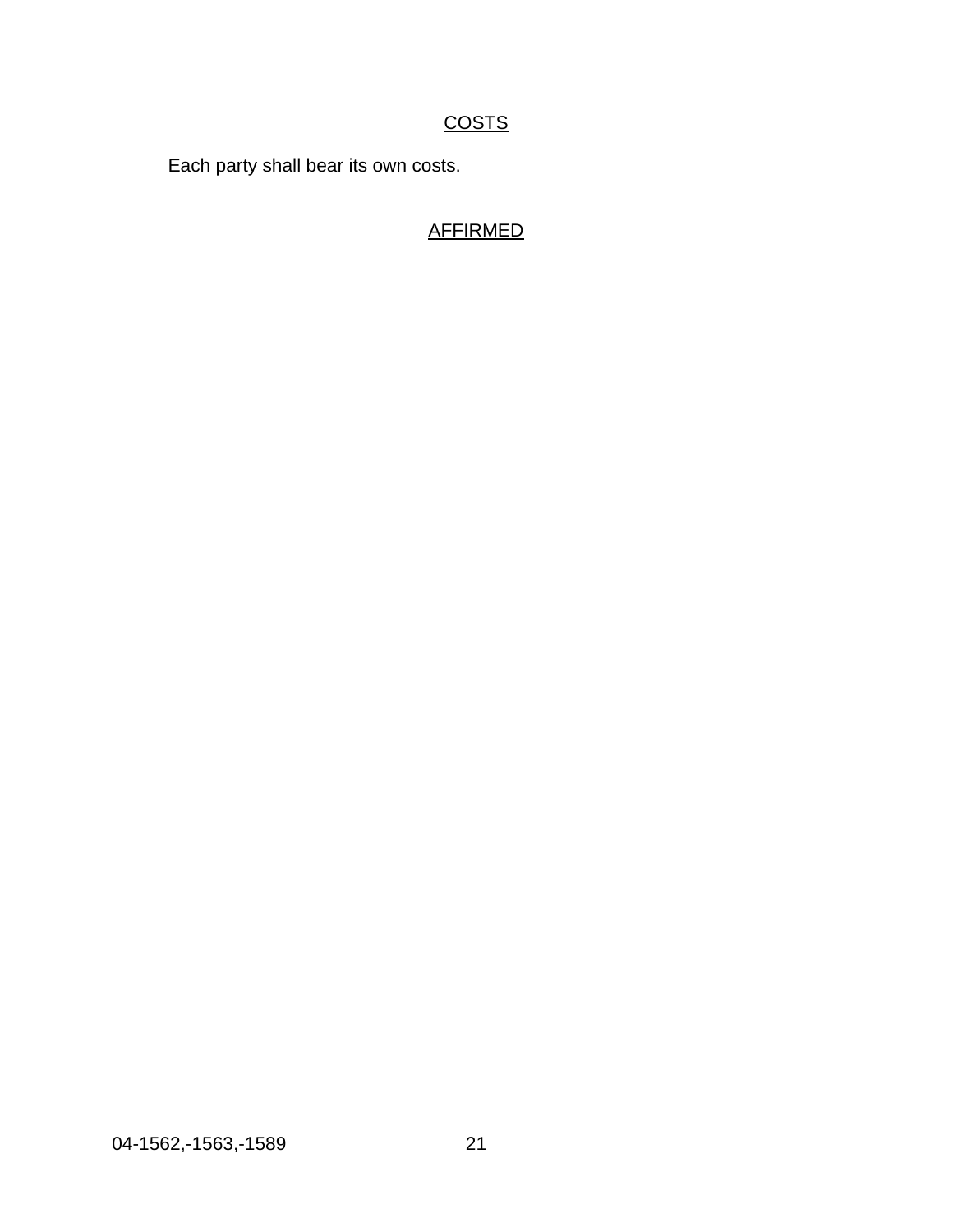# **United States Court of Appeals for the Federal Circuit**

04-1562, -1563, -1589

### IN RE OMEPRAZOLE PATENT LITIGATION

--------------------------------------------------

ASTRA AKTIEBOLAG, AKTIEBOLAGET HASSLE, ASTRA MERCK ENTERPRISES INC., ASTRA MERCK INC., KBI-E, INC., KBI, INC., and ASTRAZENECA LP,

Plaintiffs-Cross Appellants,

v.

### ANDRX PHARMACEUTICALS, INC.,

Defendant-Appellant,

and the contract of the contract of the contract of the contract of the contract of the contract of the contract of the contract of the contract of the contract of the contract of the contract of the contract of the contra

GENPHARM, INC., KREMERS URBAN DEVELOPMENT CO., and SCHWARZ PHARMA, INC.,

Defendants.

NEWMAN, Circuit Judge, concurring in part, dissenting in part.

I concur in the court's ruling that the claims are infringed if valid, as well as the rulings on the issues of inequitable conduct, fraud, unclean hands, and attorney fees. However, I cannot agree that the claims of the '281 patent are invalid, for the findings of "inherent anticipation" and obviousness are based on incorrect premises of law.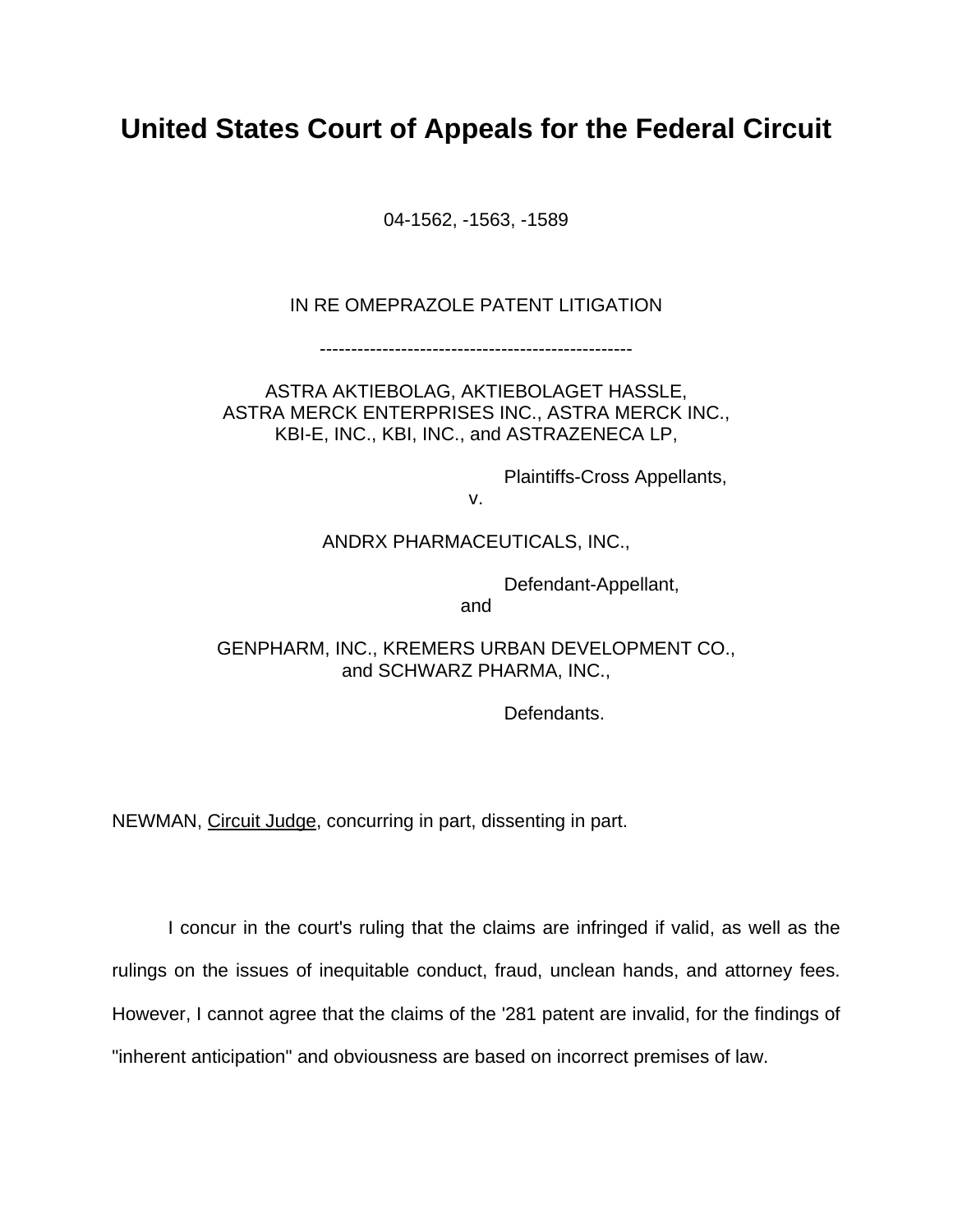Applying a novel theory of "inherent anticipation," the court invalidates Astra's patent on a newly discovered chemical process: a process involving known ingredients but different and previously unknown reaction conditions and achieving a different result. Based on a flawed analysis of the law of "inherent anticipation," the court invalidates the patent on Astra's previously unknown process for producing an in situ polymeric sublayer for omeprazole. The court apparently reasons that because the ingredients were known, it is irrelevant that a significant change in conditions produces a result that is different from that achieved under the conditions of the prior art. Such a view of "inherency" is contrary to legal as well as scientific principles.

The court's explanation and citation of authority suggest that my colleagues have confused the law governing patentability of a newly discovered use of a known composition, which is achieved by "process" claim, $<sup>1</sup>$  $<sup>1</sup>$  $<sup>1</sup>$  with the unpatentability of the known</sup> composition itself. The claims at issue are not directed to a composition; they are directed to a process for forming a sublayer from known ingredients:

Claim 1. A process for preparing an oral pharmaceutical formulation comprising the steps of:

forming a core material comprising a proton pump inhibitor and at least one alkaline reacting compound, wherein the concentration of the alkaline reacting compound is about 0.1 mmol/g dry ingredients in the alkaline containing part of the core material, and

applying an enteric coating polymer layer so as to surround the core material thereby forming in situ a separating layer as a water soluble salt product between the alkaline compound and the enteric coating polymer.

 $\overline{a}$ 

<span id="page-23-0"></span><sup>1 35</sup> U.S.C.  $$100(b)$  defines "process" as follows: "The term 'process' means process, art or method, and includes a new use of a known process, machine, manufacture, composition of matter, or material."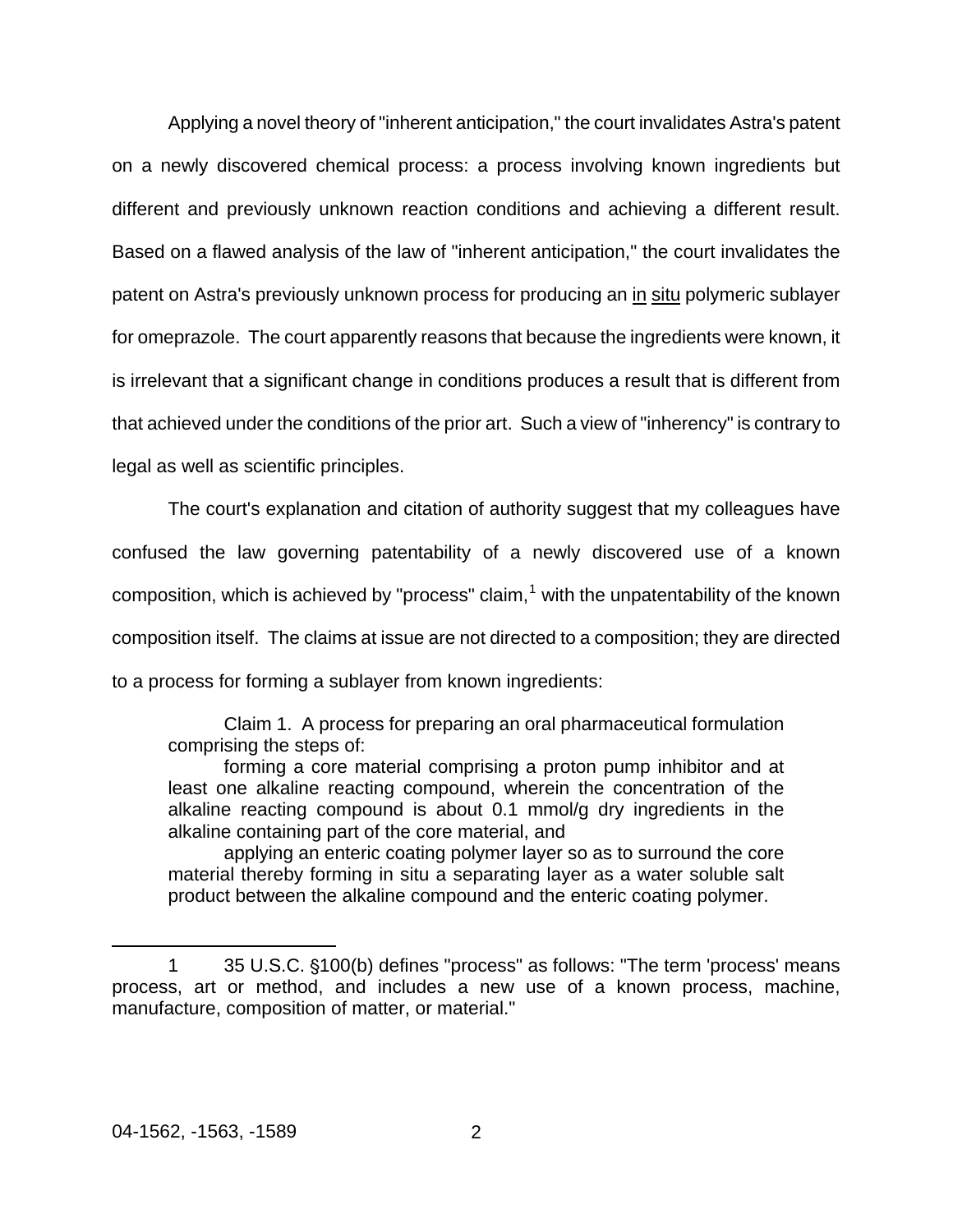The Astra process is not described in the prior art, although Astra admitted that it believed that the Korean company Chong Kun Dan Corporation (CKD) had made such a product. It is not disputed that such a sublayer does not form under the conditions in the CKD patent application. No such reaction is described in CKD's Korean patent application, nor the conditions that could have produced such a product. Nonetheless, my colleagues rule that the process discovered by Astra is "inherently anticipated" by the CKD application. That is not the law of either anticipation or inherency. I must, respectfully, dissent.

### *"Anticipation" Means Lack of Novelty*

Novelty is fundamental to patentability. Lack of novelty, or "anticipation" in patentese, means that the subject matter was previously known in terms of 35 U.S.C.  $§102<sup>2</sup>$  $§102<sup>2</sup>$  $§102<sup>2</sup>$ While some properties and uses of known compositions may indeed be "inherently anticipated" in that their existence would have been known to persons in the field of the invention, even if unpublished, that is not this situation. No prior art describes the Astra process, and there is no evidence that a person of ordinary skill would have known of its existence. What is unknown cannot "anticipate."

Anticipation requires that "each element of the claim at issue is found, either expressly described or under the principles of inherency, in a single prior art reference or

 $\overline{a}$ 

<span id="page-24-0"></span><sup>2 35</sup> U.S.C. §102 provides that novelty is negated if the invention was known or used by others in the United States,  $§102(a)$ ; or if the invention was patented or described in a printed publication,  $$102(b)$ ; or in public use or on sale,  $$102(b)$ ; or derived from another, \$102(f); or the prior invention of another who did not abandon, suppress, or conceal it,  $$102(g)$ .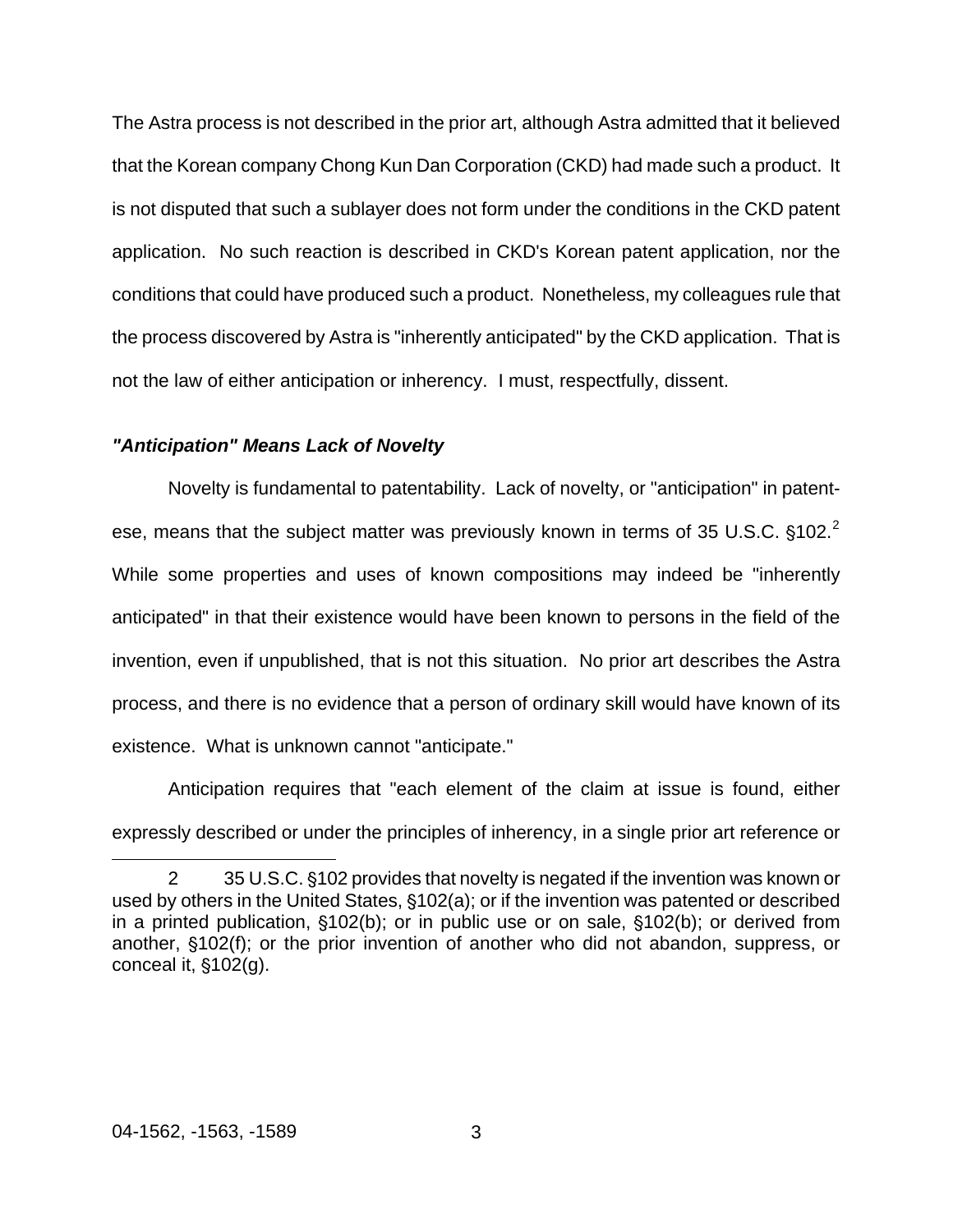that the claimed invention was previously known or embodied in a single prior art device or practice." Kalman v. Kimberly-Clark Corp., 713 F.2d 760, 771 (Fed. Cir. 1983). See MEHL/Biophile Int'l Corp. v Milgraum, 192 F.3d 1362, 1365 (Fed. Cir. 1999) (to anticipate, a single reference must teach every limitation of the claimed invention; any limitation not explicitly taught must be inherently taught and would be so understood by a person experienced in the field); In re Baxter Travenol Labs., 952 F.2d 388, 390 (Fed. Cir. 1991) (the dispositive question is "whether one skilled in the art would reasonably understand or infer" that a reference teaches or discloses all of the elements of the claimed invention); Continental Can Co. v. Monsanto Co., 948 F.2d 1264, 1268-69 (Fed. Cir. 1991) (to anticipate, every element of the claims must appear in a single prior art reference, or if not expressly shown, then demonstrated to be known to persons experienced in the field of technology); In re Samour, 571 F.2d 559, 562 (CCPA 1978) (the key question is whether a single prior art reference "publicly discloses every material element of the claimed subject matter").

The principle of "inherency," in the law of anticipation, requires that any information missing from the reference would nonetheless be known to be present in the subject matter of the reference, when viewed by persons experienced in the field of the invention. However, "anticipation by inherent disclosure is appropriate only when the reference discloses prior art that must necessarily include the unstated limitation, [or the reference] cannot inherently anticipate the claims." Transclean Corp. v. Bridgewood Servs., Inc., 290 F.3d 1364, 1373 (Fed. Cir. 2002) (emphasis in original); Hitzeman v. Rutter, 243 F.3d 1345, 1355 (Fed. Cir. 2001) ("consistent with the law of anticipation, an inherent property must necessarily be present in the invention described by the count, and it must be so

04-1562, -1563, -1589 4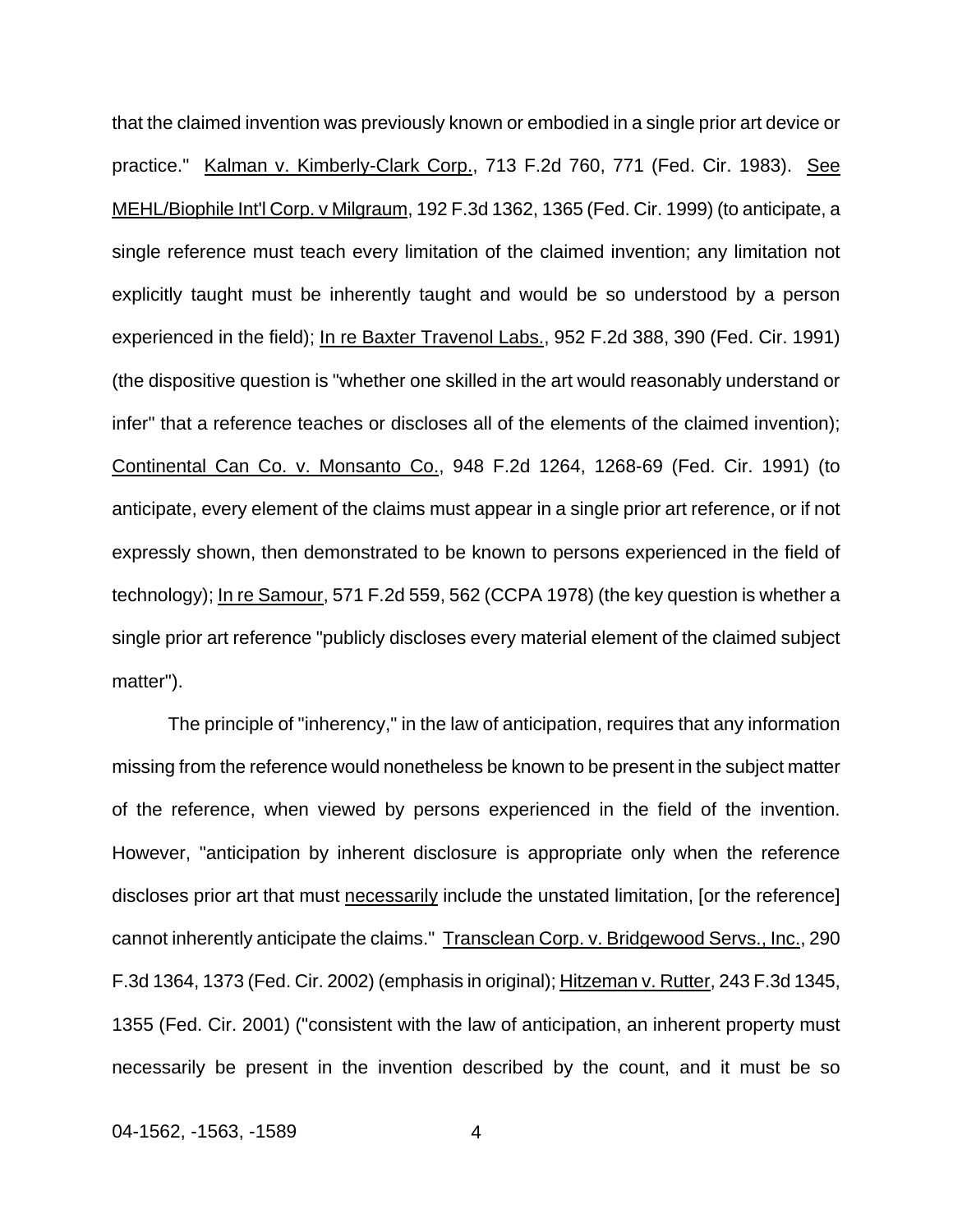recognized by persons of ordinary skill in the art"); In re Robertson, 169 F.3d 743, 745 (Fed. Cir. 1999) (that a feature in the prior art reference "could" operate as claimed does not establish inherency).

Thus when a claim limitation is not explicitly set forth in a reference, evidence "must make clear that the missing descriptive matter is necessarily present in the thing described in the reference, and that it would be so recognized by persons of ordinary skill." Continental Can Co., 948 F.2d at 1268. It is not sufficient if a material element or limitation is "merely probably or possibly present" in the prior art. Trintec Indus., Inc. v. Top-U.S.A. Corp., 295 F.3d 1292, 1295 (Fed. Cir. 2002). See W.L. Gore v. Garlock, Inc., 721 F.2d at 1554 (Fed. Cir. 1983) (anticipation "cannot be predicated on mere conjecture respecting the characteristics of products that might result from the practice of processes disclosed in references"); In re Oelrich, 666 F.2d 578, 581 (CCPA 1982) (to anticipate, the asserted inherent function must be present in the prior art).

Applying these principles, it is incorrect to hold that the CKD application "inherently anticipates" the '281 invention. The panel majority contravenes this vast body of precedent, for it is not disputed that no reference explicitly or inherently teaches the process that Astra found to produce an in situ polymeric sublayer. The requirements of inherent anticipation were not met.

### *Anticipation Also Requires Enablement*

To "anticipate," the identical subject matter must not only be previously known, but the knowledge must be sufficiently enabling to place the information in the possession of the public. In Seymour v. Osborne, 78 U.S. 516 (1870), the Supreme Court explained: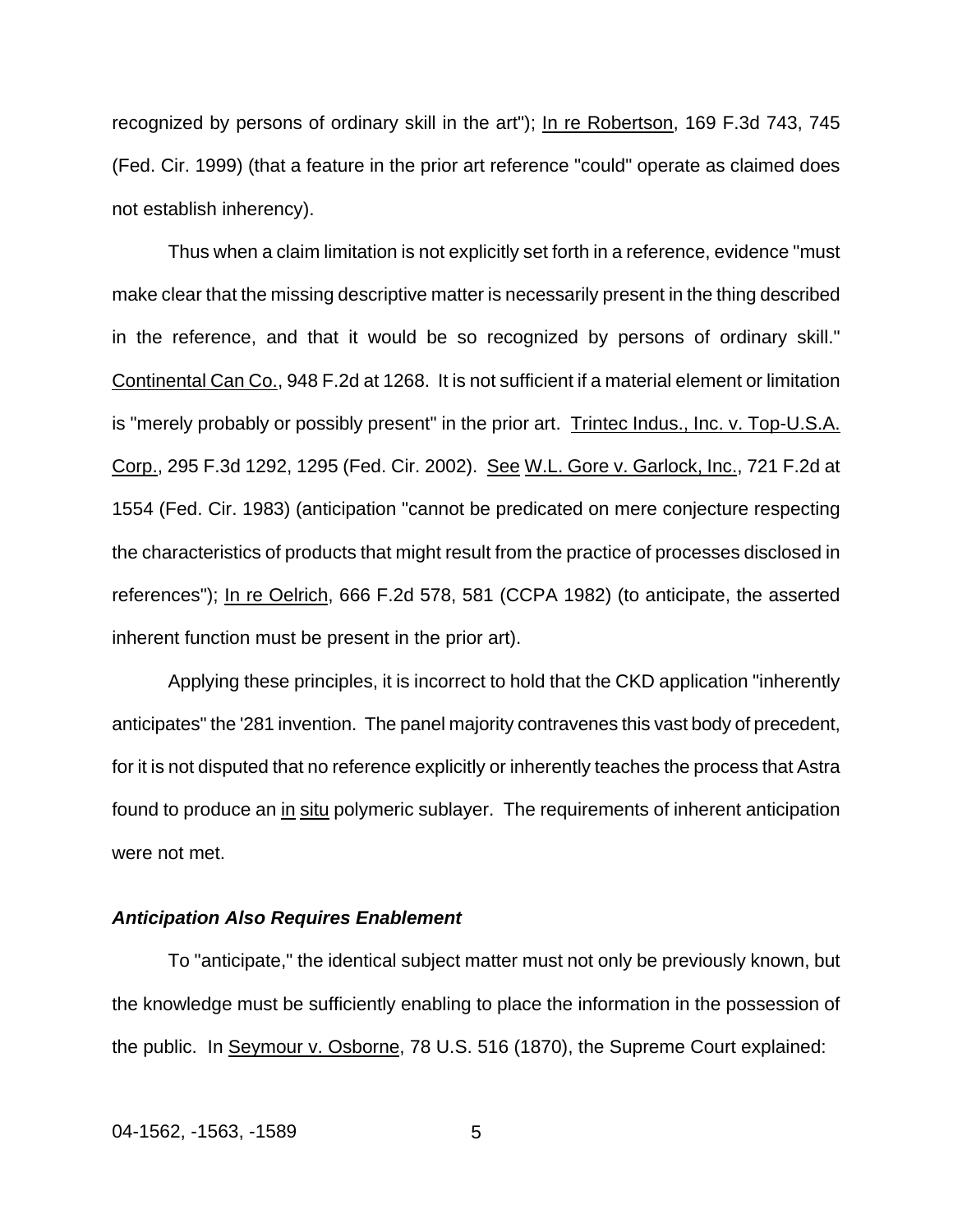Patented inventions cannot be superceded by the mere introduction of a [prior art reference] unless the description and drawings contain and exhibit a substantial representation of the patented improvement, in such full, clear, and exact terms as to enable any person skilled in the art of science to which it appertains, to make, construct, and practice the invention to the same practical extent as they would be enabled to do if the information was derived from a prior patent. Mere vague and general representations will not support such a defense, as the knowledge supposed to be derived from the publication must be sufficient to enable those skilled in the art or science to understand the nature and operation of the invention, and carry it into practice use. Whatever may be the particular circumstances under which the publication takes place, the account published, to be of any effect to support such a defense, must be an account of complete and operative invention capable of being put into practical operation.

78 U.S. at 555 (emphases added). Precedent illustrates this principle in many areas of technology. See, e.g., Elan Pharmaceuticals, Inc. v. Mayo Foundation, 346 F.3d 1051, 1054-55 (Fed. Cir. 2003) (anticipation requires enablement, whereby the reference "must teach one of ordinary skill in the art to make or carry out the claimed invention without undue experimentation"); Helifix Ltd. v. Blok-Lok, Ltd., 208 F.3d 1339 (Fed. Cir. 2000) (a prior art reference that does not enable a person of ordinary skill in the art to practice the claimed invention does not anticipate the patent claims); Akzo N.V. v. United States Int'l Trade Comm'n, 808 F.2d 1471, 1480 (Fed. Cir. 1986) (anticipation requires that the reference publicly discloses all elements of the claimed invention and enables its practice); Paperless Accounting, Inc. v. Bay Area Rapid Transit Sys., 804 F.2d 659, 665 (Fed. Cir. 1986) (a non-enabling publication is insufficient to anticipate under  $$102(b)$ , although it may raise  $$103$  issues).

All parties agree that the closest prior art is the Korean CKD application. It was not disputed that the ingredients of the Astra and the CKD omeprazole formulations are the same standard enteric ingredients. Several references describe the use of microcrystalline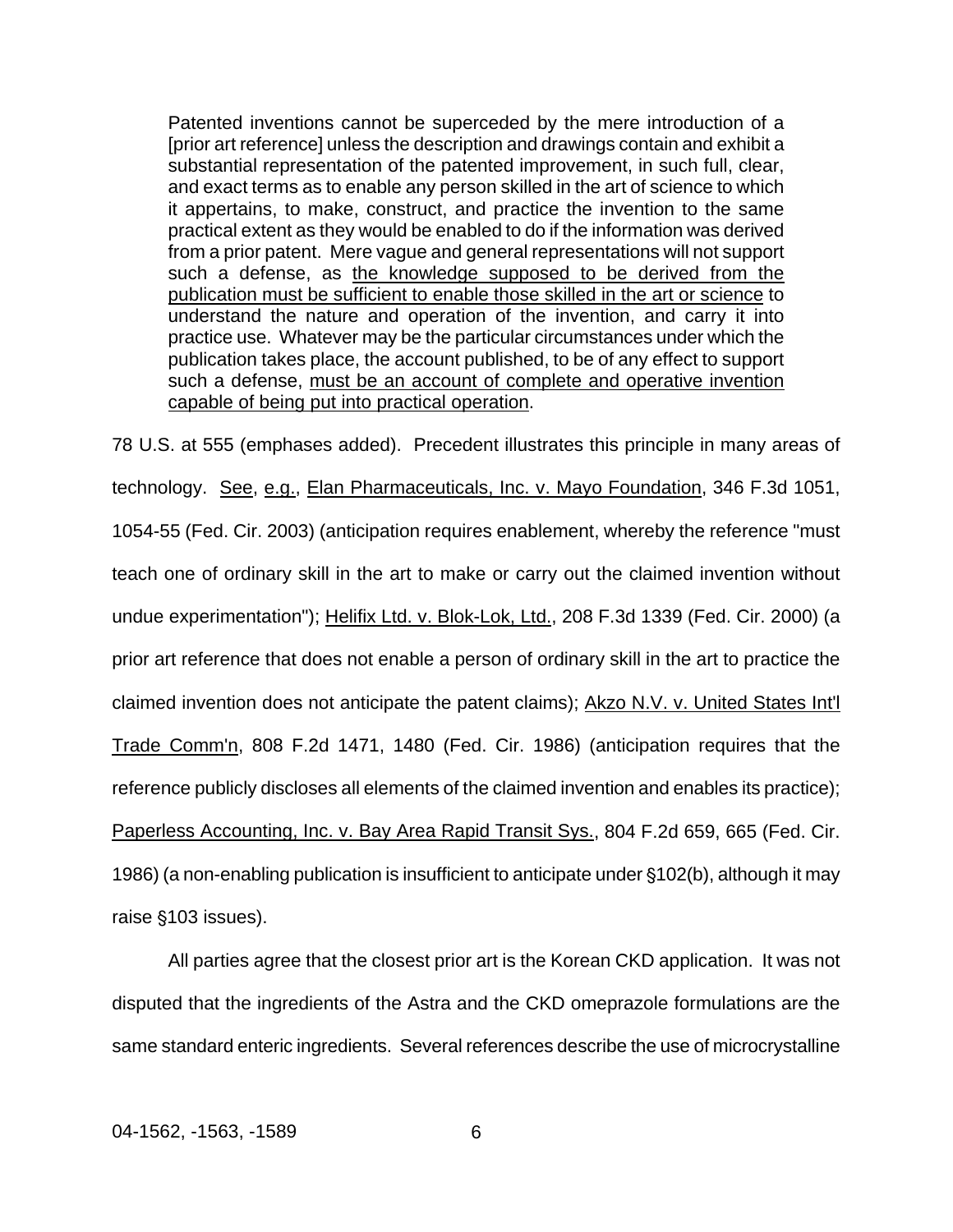cellulose plus an alkaline-reacting compound to formulate pharmaceuticals for drug delivery. However, no reference describes the conditions by which Astra produced an in situ interior sublayer. No reference suggests formulation temperatures at or below  $42^{\circ}C$ , or that such a sublayer might form at such low temperatures.

Andrx's expert witness Dr. Banakar agreed that it was not possible to know, from the CKD Korean application, how or if the reaction conditions could be changed so as to produce an in situ sublayer. Although the panel majority states that Dr.Banakar testified that "if a formulator followed the CKD process as described in the CKD Patent Application, the separating layer would form in situ 'each and every time,'" on cross-examination Dr. Banaker admitted that he had conducted no experiments and his conclusion was without verification. He stated that his sole basis for "each and every time" was the Astra argument in the Korean proceedings, the argument that was negated by the evidence in the Korean court, including the testimony of Professor Chung, the Korean court-appointed expert. In all of the proceedings, in Korea and in the United States, it was never disputed that the CKD application does not disclose a separating sublayer, and that such a sublayer does not form in the conditions described for the CKD process. CKD testified in the Korean court that it consistently operated at or near the  $70^{\circ}$ C set forth in the CKD Korean application, and that no in situ sublayer was produced.

In the present litigation, the Andrx expert Dr. Banakar testified that specific process conditions are necessary to form an in situ separating layer, that such conditions are different from those set forth in the Korean application, and that his only basis for proposing that the Koreans formed an in situ sublayer was because Astra had unsuccessfully so argued in Korea. Astra states that its argument was based not on information contained in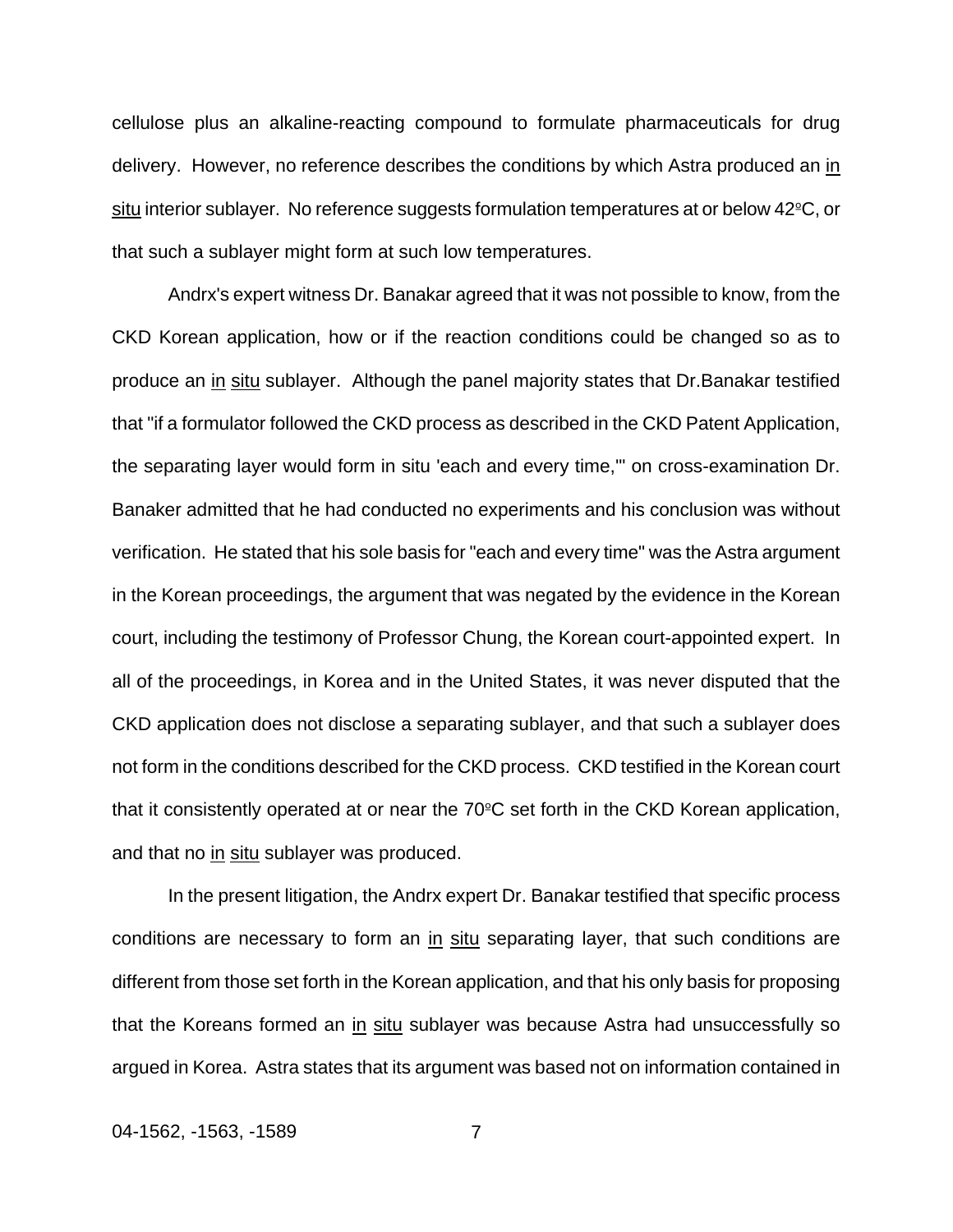the Korean patent application or gleaned in the Korean litigation, but on testing of a CKD product. It is not now disputed that the Korean process does not produce a separating sublayer.

By no stretch of fact or law can the Korean application inherently anticipate what it could not produce. A non-enabling reference cannot serve as an invalidating anticipation, either expressly or inherently. My colleagues on this panel, holding otherwise, do not explain how they plug this scientific and legal gap. Such an unexplained finding of inherent anticipation does not add clarity to this jurisprudence.

### *Secret Information Cannot "Anticipate"*

My colleagues speculate that CKD practiced a sublayer-producing process in secrecy, although the Korean inventors denied such practice in the proceedings in the Korean Patent Office and also in the Seoul District Court. Whatever may or may not have been done in secret in Korea does not convert a secret and still unknown process into prior art.

"Anticipating" subject matter must be known, and the knowledge must be sufficient to place enabling information in the possession of the public. See, e.g., Vulcan Eng'g Co. v. FATA Aluminium, Inc., 278 F.3d 1366, 1372-73 (Fed. Cir. 2002) (a secret system that was not known or publicly used in the United States is not prior art and cannot "anticipate"); Woodland Trust v. Flowertree Nursery, Inc., 148 F.3d 1368, 1371 (Fed. Cir. 1998) (secret prior use or knowledge by another is not a bar to patentability).

The Korean court found that an in situ sublayer was not produced by the process set forth in the CKD specification. I repeat, this finding is not challenged by any evidence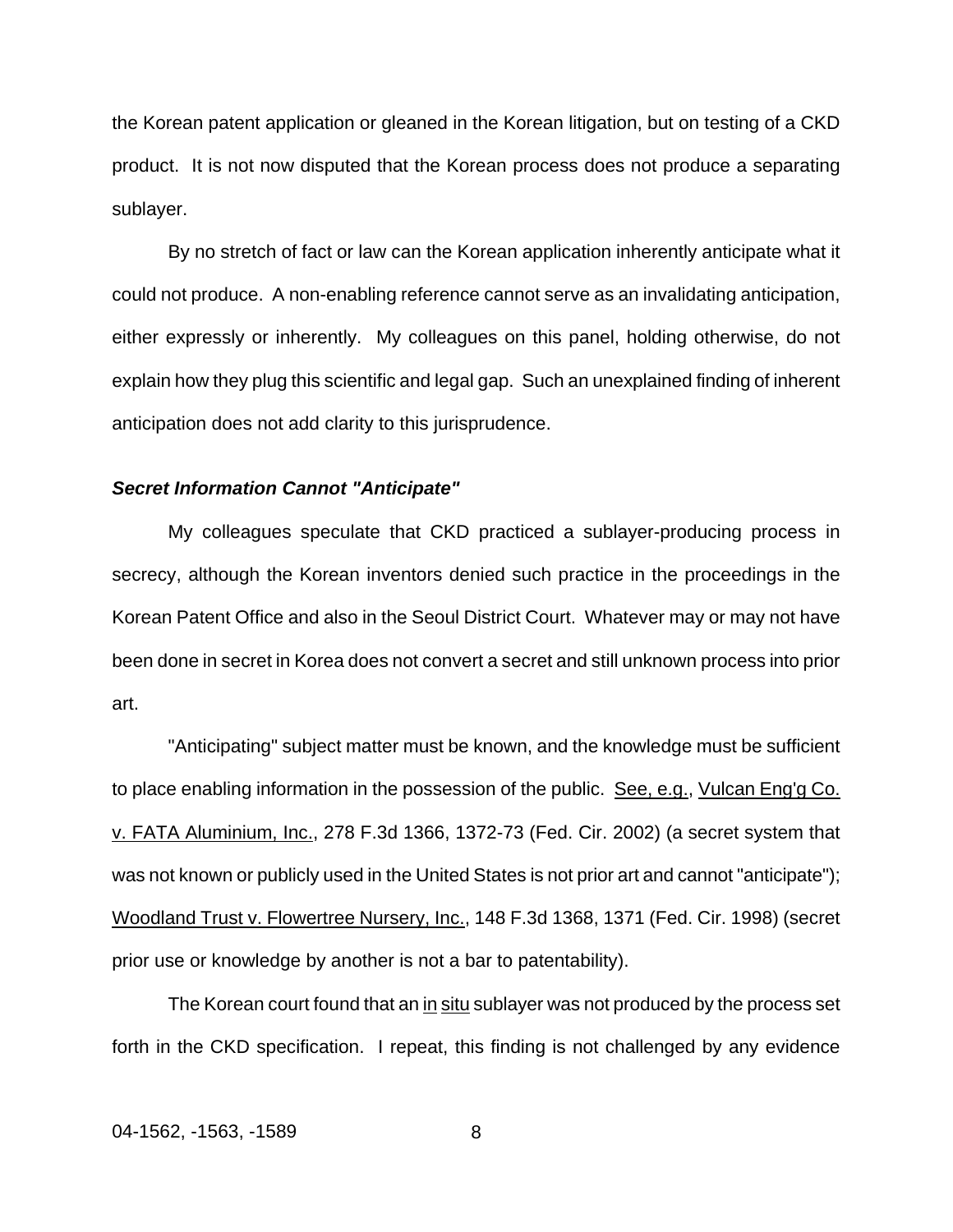presented in this case. Even if CKD indeed practiced a secret process in Korea, and made a sublayer while concealing the process, such an unknown process is not an inherent anticipation.

### *Patentability of the '281 Process*

Astra informed the United States patent examiner that the Korean proceedings included CKD's challenge to the validity of the Korean counterpart of Astra's '281 patent. Astra submitted to the PTO, with English translations, CKD's Korean patent application, Astra's Opposition Statement, the Korean Patent Office's Confirmation of Scope decision of September 25, 1994, Astra's evidence that the CKD product has a separating sublayer, and the Korean district court's ruling that the CKD process does not produce an in situ separating sublayer.

On this background, the United States examiner found that the '281 process was patentable. My colleagues on this panel rely on cases which hold that a known composition cannot be re-patented as a composition when a new property is discovered, citing Atlas Powder, 190 F.3d at 1347, and Bristol-Myers Squibb, 246 F.3d at 1376. That is a correct statement of law, but irrelevant to this case. The '281 claims are not for a known composition; the claims are for a newly discovered process. See Loctite Corp. v. Ultraseal Ltd., 781 F.2d 861, 875 (Fed. Cir. 1985) (a new process is patentable subject matter, whether or not the product is already known); Atlantic Thermoplastics Co., Inc. v. Faytex Corp., 970 F.2d 834, 841 (Fed. Cir. 1992) ("In the words of the Supreme Court, 'While a new process for producing [a known composition] was patentable, the product itself could not be patented . . . ."" (quoting Cochrane v. Badische Anilin & Soda Fabrik, 111

04-1562, -1563, -1589 9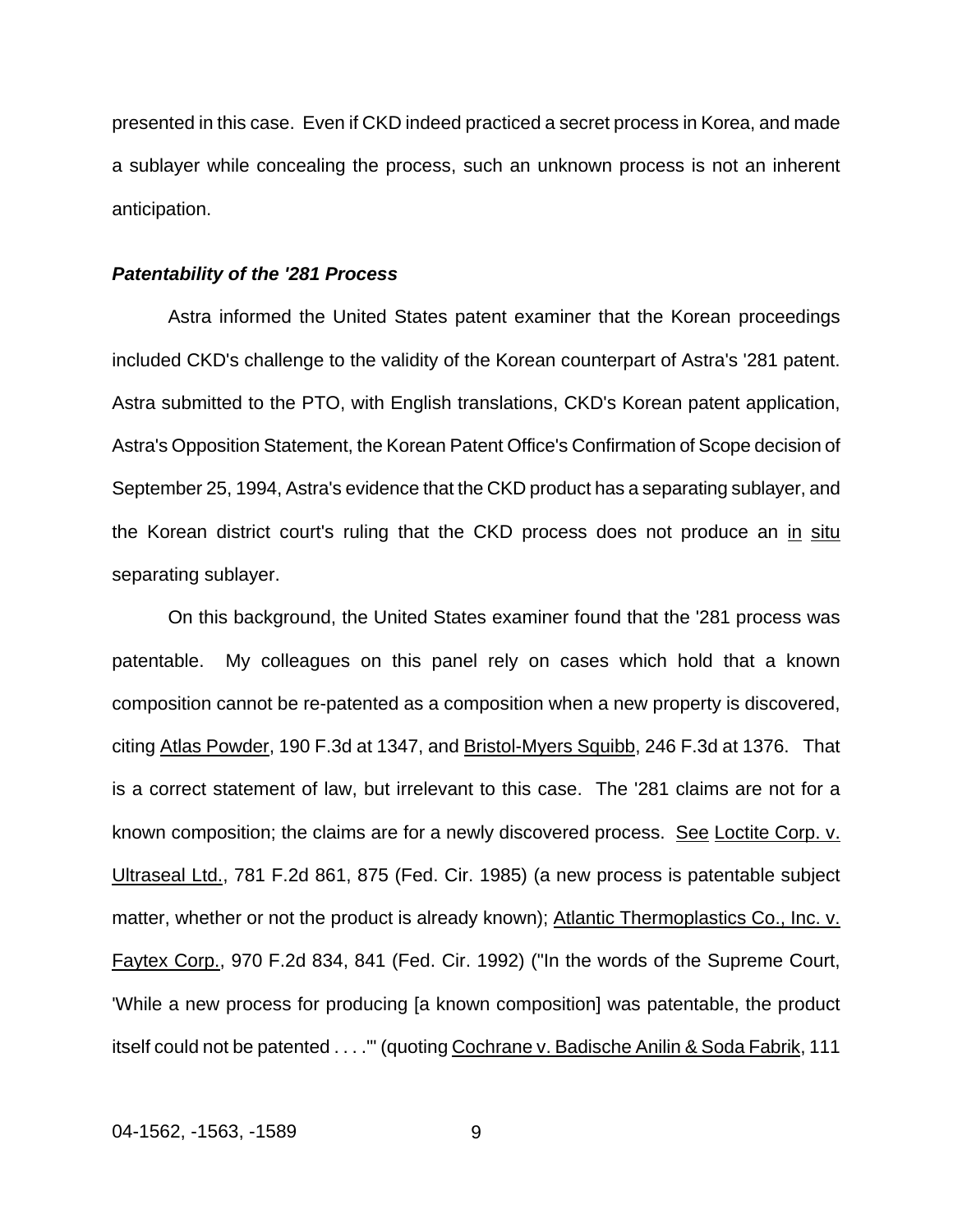U.S. 293, 312 (1884))); Ansonia Brass & Copper Co. v. Electrical Supply Co., 144 U.S. 11 (1892). No reference shows the process conditions by which Astra produced the sublayer.

### *Obviousness of Claim 9*

The invalidation of claim 9 is a misapplication of the law of obviousness, for there was no prior art or even general knowledge that suggested that a major lowering of the formulating temperature would cause a polymeric sublayer to form in situ. The court's invalidation of claim 9 appears to be founded on the postulate that CKD had a secret process for making the disavowed sublayer. Accepting that Astra's scientists, Dr. Lovgren and Dr. Lundberg, believed that CKD had made an in situ sublayer and thereby were spurred to experimental investigation, that did not render their success obvious. Obviousness cannot be based on secret or concealed information.

In addition, no references have been cited to suggest that the phosphoric acid, carbonic acid, or silicic acid of Astra's claim 9 should replace the zwitterionic L-arginine in the Korean formulation. And no reference suggested that such a change, combined with a significant temperature reduction, would produce an in situ separating sublayer. Hindsight is not an available analytical mechanism to show obviousness. See Interconnect Planning Co. v. Feil, 774 F.2d 1132, 1138 (Fed. Cir. 1985) ("The invention must be viewed not with the blueprint drawn by the inventor, but in the state of the art that existed at the time.")